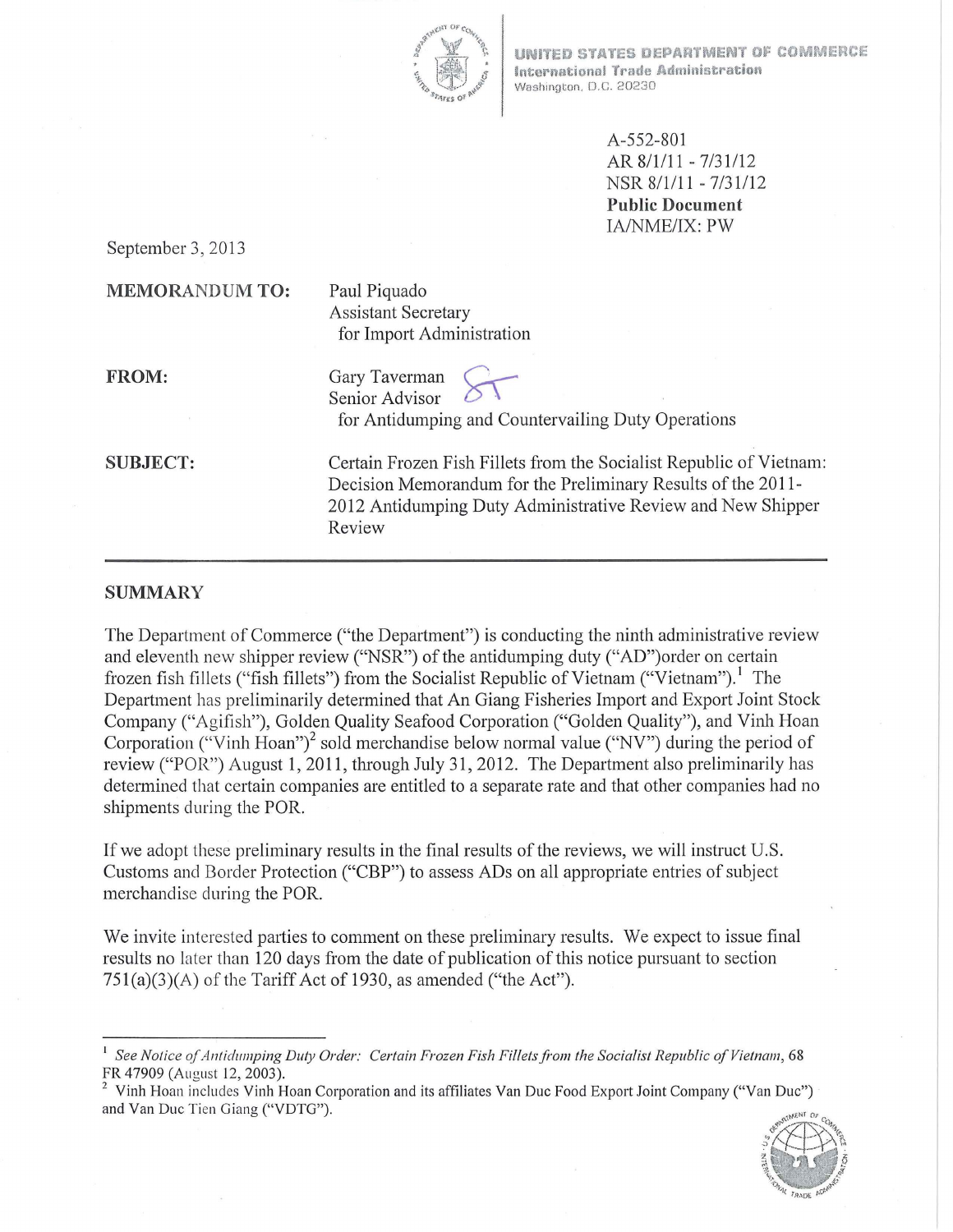### *Case History*

On September 26, 2012, the Department initiated the ninth administrative review of fish fillets from Vietnam with respect to  $4\overline{5}$  companies.<sup>3</sup> On October 4, 2012, the Department initiated the eleventh NSR of fish fillets from Vietnam with respect to Golden Quality. $4$  On February 22, 2013, the Department aligned the NSR with the administrative review.<sup>5</sup> On April 29, 2013, the Department extended the time limits for these aligned reviews until August 19, 2013.<sup>6</sup> On August 13, 2013, the Department extended the time limits for these aligned reviews until September 3, 2013.<sup>7</sup>

Because of the large number of exporters involved in the administrative review, the Department limited the number of respondents individually examined pursuant to section  $777A(c)(2)$  of the Act and selected Agifish and Vinh Hoan as mandatory respondents (collectively referred to as the "Respondents").<sup>8</sup> The Department sent AD questionnaires to Agifish and Vinh Hoan, as well as to Golden Quality, to which they responded in a timely manner. Between April 2013 and July 2013, the Department issued supplemental questionnaires to the Respondents to which they responded in a timely manner. On November 8, 2012, the Department sent interested parties a letter inviting comments on surrogate country selection and surrogate value ("SV") data.<sup>9</sup> Between May 24, 2013, and June 14, 2013, the Department received surrogate country and SV comments and rebuttal comments from interested parties.

#### *Scope of the Order*

The product covered by the order is frozen fish fillets, including regular, shank, and strip fillets and portions thereof, whether or not breaded or marinated, of the species *Pangasius Bocourti*, *Pangasius Hypophthalmus* (also known as *Pangasius Pangasius*) and *Pangasius Micronemus*. Frozen fish fillets are lengthwise cuts of whole fish. The fillet products covered by the scope include boneless fillets with the belly flap intact ("regular" fillets), boneless fillets with the belly flap removed ("shank" fillets), boneless shank fillets cut into strips ("fillet strips/finger"), which include fillets cut into strips, chunks, blocks, skewers, or any other shape. Specifically excluded from the scope are frozen whole fish (whether or not dressed), frozen steaks and frozen bellyflap nuggets. Frozen whole dressed fish are deheaded, skinned, and eviscerated. Steaks are

<sup>3</sup> *See Initiation of Antidumping and Countervailing Duty Administrative Reviews and Request for Revocation in* 

*Part*, 77 FR 59168 (September 26, 2012) ("*Initiation*"). 4 *See Certain Frozen Fish Fillets from the Socialist Republic of Vietnam: Initiation of Antidumping Duty New Shipper Review, 77 FR 60675 (October 4, 2012).* 

<sup>&</sup>lt;sup>5</sup> See Memorandum to the File, from Alexander Montoro, Case Analyst, "Alignment of New Shipper Review of Certain Frozen Fish Fillets from the Socialist Republic of Vietnam with the concurrent Ninth Administrative Review of Certain Frozen Fish Fillets from the Socialist Republic of Vietnam," dated February 22, 2012. 6

*See* Memorandum to Gary Taverman, Senior Advisor, from Julia Hancock, Case Analyst, "Certain Frozen Fish Fillets from the Socialist Republic of Vietnam: Extension of Deadline for Preliminary Results of the Ninth Antidumping Duty Administrative Review and Aligned New Shipper Review," dated April 29, 2013.

<sup>7</sup> *See* Memorandum to Edward Yang, Senior Director, from Paul Walker, Case Analyst, "Certain Frozen Fish Fillets from the Socialist Republic of Vietnam: Extension of Deadline for Preliminary Results of the Ninth Antidumping Duty Administrative Review and Aligned New Shipper Review," dated August 13, 2013.

<sup>&</sup>lt;sup>8</sup> See Memorandum to James Doyle, Office Director, from Paul Walker, Case Analyst, "Ninth Administrative Review of Certain Frozen Fish Fillets from the Socialist Republic of Vietnam: Selection of Respondents for Individual Review," dated February 27, 2013.

<sup>&</sup>lt;sup>9</sup> See the Department's Letter to All Interested Parties, "9<sup>th</sup> Administrative Review of Frozen Fish Fillets from the Socialist Republic of Vietnam: Surrogate Country List," dated November 8, 2012 ("Surrogate Country Memo").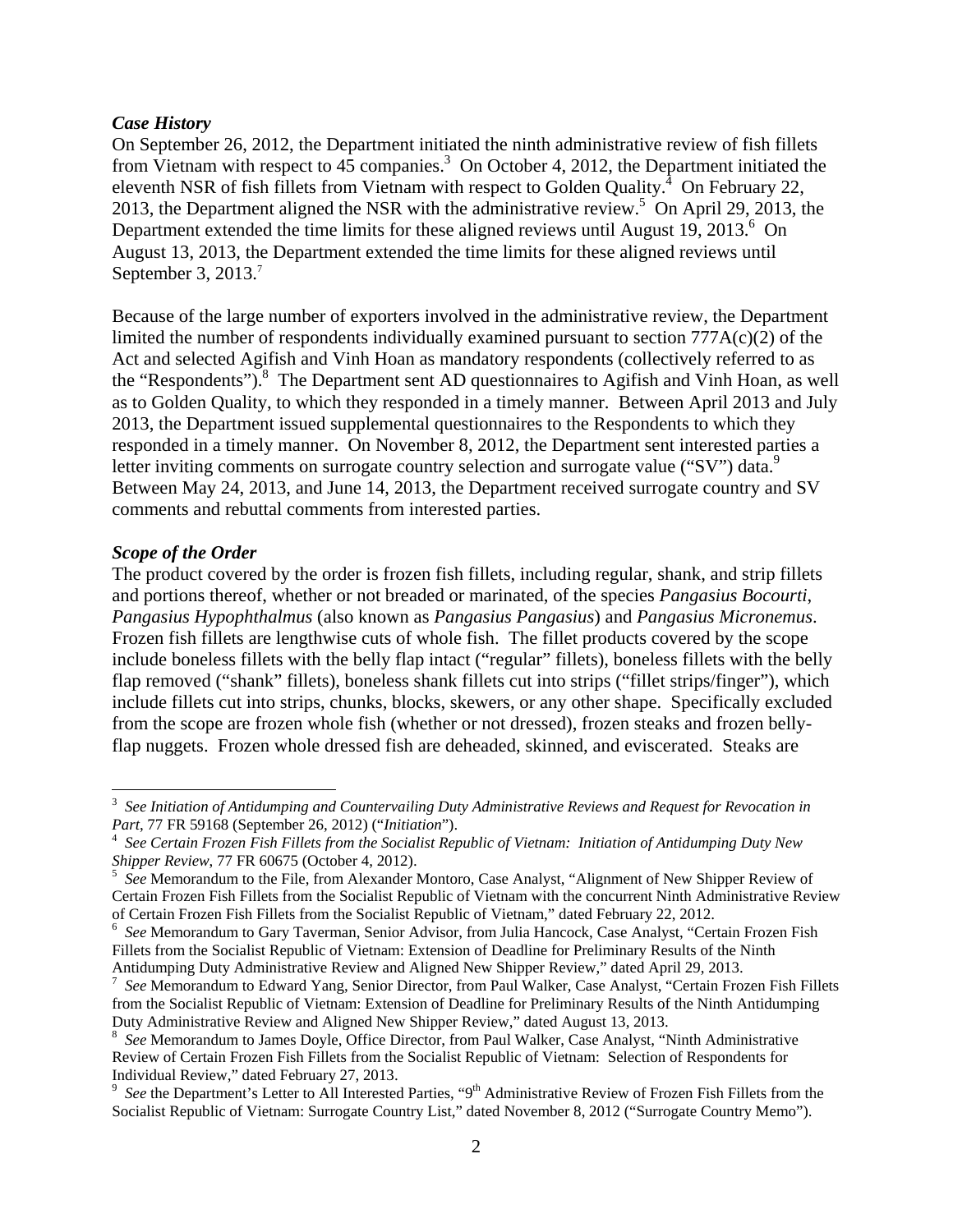bone-in, cross-section cuts of dressed fish. Nuggets are the belly-flaps. The subject merchandise will be hereinafter referred to as frozen "basa" and "tra" fillets, which are the Vietnamese common names for these species of fish. These products are classifiable under tariff article codes 1604.19.4000, 1604.19.5000, 0305.59.4000, 0304.29.6033 (Frozen Fish Fillets of the species *Pangasius* including basa and tra) of the Harmonized Tariff Schedule of the United States ("HTSUS").<sup>10</sup> The order covers all frozen fish fillets meeting the above specification, regardless of tariff classification. Although the HTSUS subheading is provided for convenience and Customs purposes, our written description of the scope of the order is dispositive.

### **DISCUSSION OF THE METHODOLOGY**

#### *Preliminary Determination of No Shipments*

Between April 20 and May 29, 2012, the following companies filed no-shipment certifications indicating that they did not export subject merchandise to the United States during the POR: An Giang Agriculture and Food Import-Export Joint Stock Company, An Phu Seafood Corporation ("An Phu"), Bien Dong Seafood Co., Ltd. ("Bien Dong"), Nam Viet Corporation ("Navico"), and Thuan An Production Trading & Services Co., Ltd. Between April 20 and May 29, 2012, the following companies filed no-shipment certifications indicating that they did not export subject merchandise to the United States during the period February 1, 2012 through July 31, 2012: Dai Thanh Seafoods Company Limited, Fatifish Company Limited, and Hoang Long Seafood Processing Co., Ltd.<sup>11</sup> In order to examine these claims, we sent inquiries to CBP requesting that CBP inform the Department if it had any information contrary to the no-shipment claims.

We received one such response from CBP with respect to An Phu. An Phu responded to the Department's supplemental questionnaire, and indicated that the entry was a sample sale.<sup>12</sup> In addition to An Phu, Bien Dong and Navico indicated that they had sample sales.<sup>13</sup> Because these companies indicated that their sales were sample sales, *i.e.*, that these entries were not sales in the United States, and these companies have stated that they received no compensation for these entries, we preliminarily determine that An Phu, Bien Dong, and Navico had no sales in the United States during the POR. We note that Bien Dong and Navico submitted separate rate certifications as well as no-shipment responses, which we discuss below in the "Separate Rate" section.

<sup>&</sup>lt;sup>10</sup> Until July 1, 2004, these products were classifiable under tariff article codes  $0304.20.6030$  ("Frozen Catfish Fillets"), 0304.20.6096 ("Frozen Fish Fillets, NESOI"), 0304.20.6043 ("Frozen Freshwater Fish Fillets") and 0304.20.6057 ("Frozen Sole Fillets") of the HTSUS. Until February 1, 2007, these products were classifiable under tariff article code 0304.20.6033 ("Frozen Fish Fillets of the species *Pangasius* including basa and tra") of the HTSUS.

<sup>&</sup>lt;sup>11</sup> Because these companies were Respondents in the semi-annual NSRs  $(8/1/11 - 1/31/12)$ , and the Department has already reviewed their entries in that time period, their no-shipment certifications covered six months. *See Certain Frozen Fish Fillets from the Socialist Republic of Vietnam: Final Results of Antidumping Duty New Shipper*  Reviews; 2011-2012, 78 FR 39708 (July 2, 2013).<br><sup>12</sup> See An Phu's July 31, 2013 submission at 7.<br><sup>13</sup> See An Phu's July 31, 2013 submission at 7; Bien Dong's November 16, 2012 submission at 5; Navico's July 24,

<sup>2013</sup> submission at 9.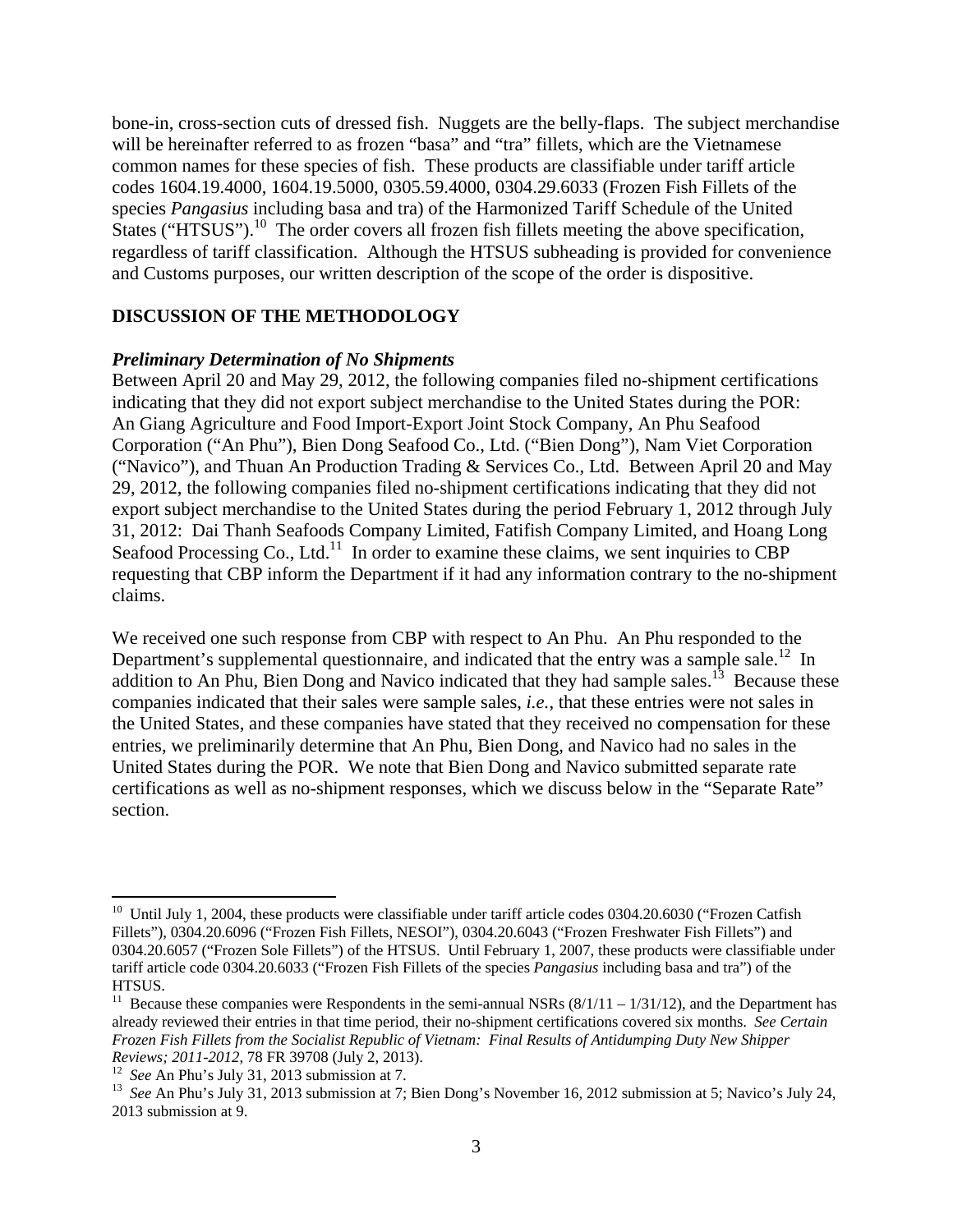Based on the certifications submitted by the above companies, and our analysis of the CBP information, we preliminarily determine that An Giang Agriculture and Food Import-Export Joint Stock Company, An Phu, Bien Dong, Navico, and Thuan An Production Trading & Services Co., Ltd. did not have any reviewable transactions during the POR. Also, based on the certifications submitted by the above companies, and our analysis of the CBP information, we preliminarily determine that Dai Thanh Seafoods Company Limited, Fatifish Company Limited, and Hoang Long Seafood Processing Co., Ltd. did not have any reviewable transactions during the period February 1, 2012 through July 31, 2012. In addition, the Department finds that consistent with its recently announced refinement to its assessment practice in non-market economy ("NME") cases, it is appropriate not to rescind the review in part in this circumstance but, rather, to complete the review with respect to the above named companies and issue appropriate instructions to CBP based on the final results of the review.<sup>14</sup>

#### *Bona Fides Analysis*

Consistent with the Department's practice, we examined the *bona fides* of the sale under review for Golden Quality. Evaluating whether a sale in an NSR is commercially reasonable or typical of normal business practices, and therefore *bona fide*, the Department considers, *inter alia*, such factors as (a) the timing of the sale, (b) the price and quantity, (c) the expenses arising from the transaction, (d) whether the goods were resold at a profit, and (e) whether the transaction was made on an arm's-length basis.<sup>15</sup> Accordingly, the Department considers a number of factors in its *bona fides* analysis, "all of which may speak to the commercial realities surrounding an alleged sale of subject merchandise."16 In *TTPC*, the Court also affirmed the Department's decision that any factor which indicates that the sale under consideration is not likely to be typical of those which the producer will make in the future is relevant, $17$  and found that the weight given to each factor investigated will depend on the circumstances surrounding the sale.<sup>18</sup> Finally, in *New Donghua*, the Court affirmed the Department's practice of evaluating the circumstances surrounding an NSR sale, so that a respondent does not unfairly benefit from an atypical sale and obtain a lower dumping margin than the producer's usual commercial practice would dictate.<sup>19</sup> Where the Department finds that a sale is not *bona fide*, the Department will exclude the sale from its dumping margin calculations.<sup>20</sup>

We found that the sale by Golden Quality was made on a *bona fide* basis. Based on our investigation into the *bona fide* nature of the sale, the questionnaire responses submitted by Golden Quality, and its eligibility for a separate rate (see the "Separate Rates" section of this memo, below), we preliminarily determine that Golden Quality has met the requirements to

<sup>&</sup>lt;sup>14</sup> See Non-Market Economy Antidumping Proceedings: Assessment of Antidumping Duties, 76 FR 65694, 65694-65695 (October 24, 2011).

<sup>15</sup> *See Tianjin Tiancheng Pharmaceutical Co., Ltd. v. United States*, 366 F. Supp. 2d 1246, 1249-1250 (CIT 2005) ("*TTPC*"). 16 *See Hebei New Donghua Amino Acid Co., Ltd. v. United States*, 374 F. Supp. 2d 1333, 1342 (CIT 2005) ("*New* 

*Donghua*") (citing *Fresh Garlic from the People's Republic of China: Final Results of Antidumping Administrative Review and Rescission of New Shipper Review*, 67 FR 11283 (March 13, 2002), and accompanying Issues and Decision Memorandum: New Shipper Review of Clipper Manufacturing Ltd.).

<sup>17</sup>*See TTPC*, 366 F. Supp. 2d at 1250. 18 *Id*., 366 F. Supp. 2d at 1263.

<sup>19</sup>*See New Donghua*, 374 F. Supp. 2d at 1344. 20 *See TTPC*, 366 F. Supp. 2d at 1249.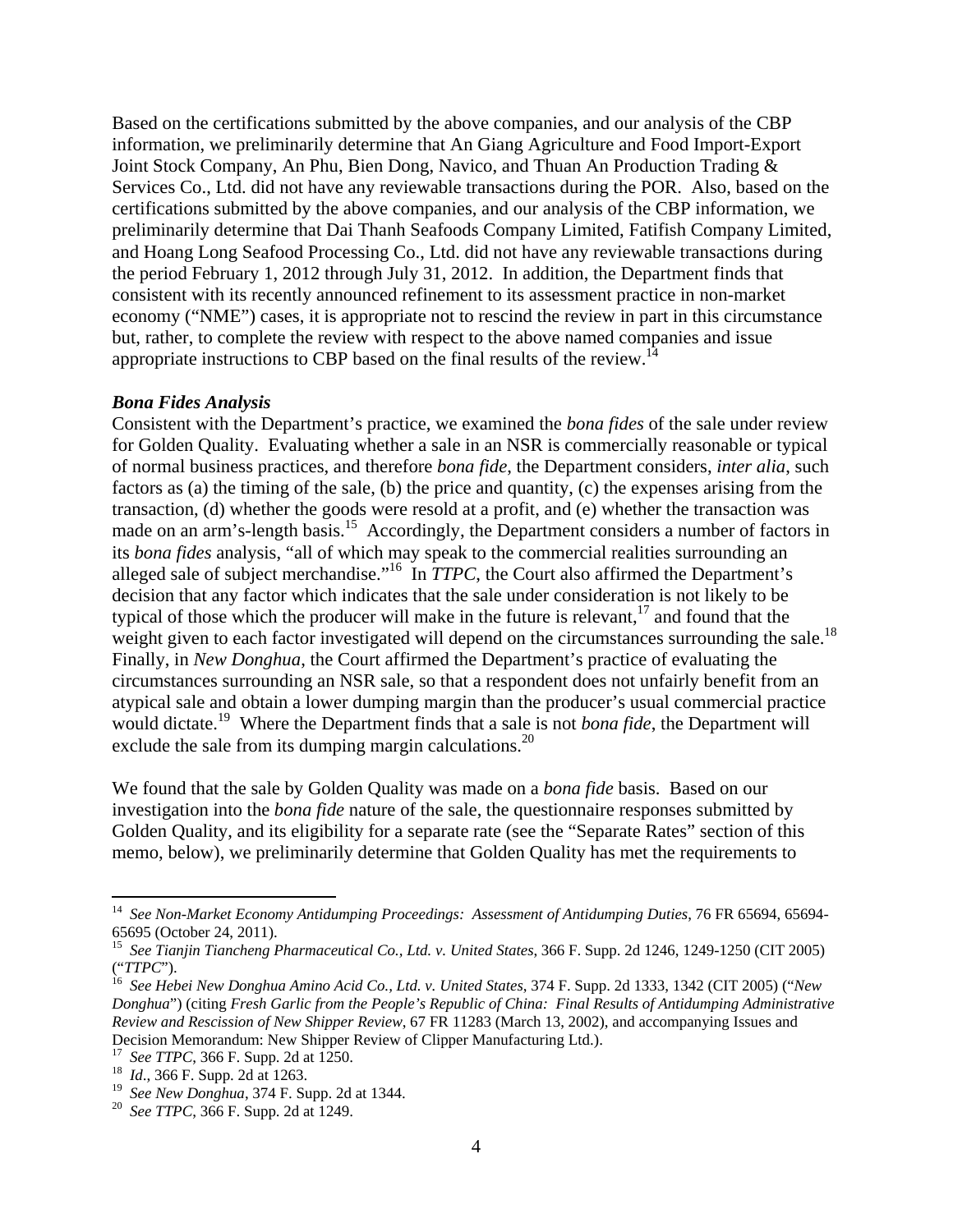qualify as a new shipper during this POR. Because much of the factual information used in our analysis of the *bona fides* of Golden Quality's transaction involves business proprietary information, the full discussion of the basis for our preliminary finding is set forth in the Golden Quality *Bona Fide* Memo.<sup>21</sup>

### *NME Country Status*

In accordance with section  $771(18)(C)(i)$  of the Act, any determination that a foreign country is an NME country shall remain in effect until revoked by the Department. The Department considers Vietnam to be an NME country.<sup>22</sup> Therefore, we continue to treat Vietnam as an NME country for purposes of these preliminary results.

## *Collapsing*

Pursuant to 19 CFR 351.401(f)(1), the Department will treat producers as a single entity, or "collapse" them, where: (1) those producers are affiliated; (2) the producers have production facilities for producing similar or identical products that would not require substantial retooling of either facility in order to restructure manufacturing priorities; and (3) there is a significant potential for manipulation of price or production.<sup>23</sup> In determining whether a significant potential for manipulation exists, 19 CFR 351.401(f)(2) states that the Department may consider various factors, including: (1) the level of common ownership; (2) the extent to which managerial employees or board members of one firm sit on the board of directors of an affiliated firm; and (3) whether the operations of the affiliated firms are intertwined, such as through the sharing of sales information, involvement in production and pricing decisions, the sharing of facilities or employees, or significant transactions between the affiliated producers. $^{24}$ 

Section 771(33) of the Act identifies persons that shall be considered "affiliated" or "affiliated persons," including, *inter alia*: "{t}wo or more persons directly or indirectly controlling, controlled by, or under common control with, any person."<sup>25</sup> This provision further states that a person shall be considered to control another person "if the person is legally or operationally in a position to exercise restraint or direction over the other person."<sup>26</sup> 19 CFR 351.102(b)(3) states that in determining whether control over another person exists within the meaning of section 771(33) of the Act, the Department will not find that control exists unless the relationship, *e.g.*, a corporate grouping, "has the potential to impact decisions concerning the production, pricing, or cost of the subject merchandise or foreign like product." This regulation states that the

<sup>&</sup>lt;sup>21</sup> See Memorandum to the File, from Alexander Montoro, Case Analyst, "Antidumping Duty New Shipper Review of Certain Frozen Fish Fillets from the Socialist Republic of Vietnam: *Bona Fide* Nature of the Sale under Review for Golden Quality Seafood Corporation," dated concurrently with this memorandum ("Golden Quality *Bona Fide* Memo").

<sup>22</sup> *See*, *e.g.*, *Certain Frozen Warmwater Shrimp from the Socialist Republic of Vietnam: Preliminary Results of Administrative Review*, 77 FR 13547, 13550 (March 7, 2012), unchanged in *Certain Frozen Warmwater Shrimp from the Socialist Republic of Vietnam: Final Results and Final Partial Rescission of Antidumping Duty* 

<sup>&</sup>lt;sup>23</sup> See, e.g., *Gray Portland Cement and Clinker from Mexico: Final Results of Antidumping Duty Administrative Review*, 63 FR 12764, 12774-12775 (March 16, 1998). 24 *See*, *e.g.*, *Notice of Final Determination of Sales at Less Than Fair Value: Collated Roofing Nails from Taiwan*,

<sup>62</sup> FR 51427, 51436 (October 1, 1997).

<sup>&</sup>lt;sup>25</sup> *See* section 771(33)(F) of the Act.<br><sup>26</sup> *Id*.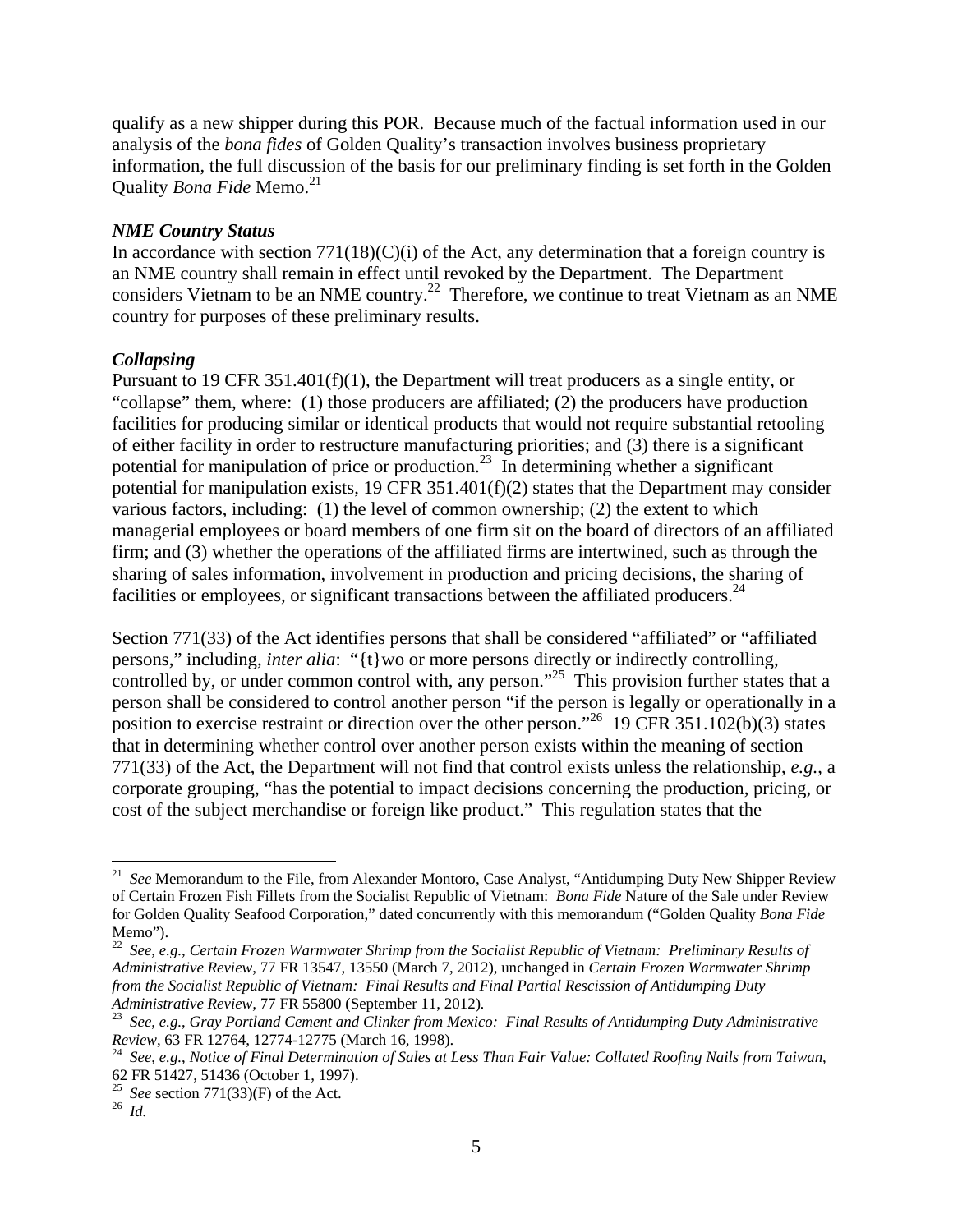Department "will consider the temporal aspect of a relationship in determining whether control exists; normally, temporary circumstances will not suffice as evidence of control."<sup>27</sup> In proceedings involving NME countries, the Department has recognized that NME companies separate from the NME entity may be connected and that such connections could provide a potential for manipulation affecting dumping margins.<sup>28</sup> Thus, to the extent that section 771(33) of the Act does not conflict with the Department's application of separate rates and enforcement of the NME provision of section 773(c) of the Act, the Department's practice has been to determine whether affiliated NME companies separate from the NME entity should be treated as a single entity.<sup>29</sup> Evidence of significant ownership ties or control between or among affiliated companies may lead the Department to apply the collapsing criteria in an NME context in order to determine whether all, or some, of those affiliates should be treated as one entity.<sup>30</sup> 19 CFR 351.401(f) specifically addresses treating producers as a single entity. However, the Department has determined that the factors listed in 19 CFR  $351.401(f)(2)$  are not exhaustive and, in the context of an NME proceeding, other factors unique to the relationships between business entities within the NME country may lead the Department to determine that collapsing is warranted. The Court has upheld the Department's practice of taking into account one such unique factor, namely export decisions, in applying the collapsing provisions in NME proceedings.<sup>31</sup> Thus, although the Department's regulations do not address the treatment of nonproducing entities (*e.g.*, exporters), where non-producing entities are affiliated, and there exists a significant potential for manipulation of prices and/or export decisions, the Department has considered such entities, as well as any other affiliated entities (where appropriate), as a single entity. $32$ 

<sup>29</sup> *See Certain Preserved Mushrooms from the People's Republic of China: Preliminary Results of Sixth New Shipper Review and Preliminary Results and Partial Rescission of Fourth Antidumping Duty Administrative Review*, 69 FR 10410, 10413 (March 5, 2004), unchanged in *Certain Preserved Mushrooms from the People's Republic of China: Final Results of Sixth Antidumping Duty New Shipper Review and Final Results and Partial Rescission of the Fourth Antidumping Duty Administrative Review, 69 FR 54635 (September 9, 2004) ("4" Mushrooms AR").* <sup>30</sup> See 4<sup>th</sup> Mushrooms AR, and accompanying Issues and Decision Memorandum at Comment 1.<br><sup>31</sup> See Hontex Enterprises v. United States, 342 F. Supp. 2d 1225, 1230-34 (CIT 2004) ("Hontex"), in which the

<sup>&</sup>lt;sup>27</sup> See 19 CFR 351.102(b)(3).<br><sup>28</sup> See Certain Steel Nails from the People's Republic of China: Preliminary Determination of Sales at Less Than *Fair Value and Partial Affirmative Determination of Critical Circumstances and Postponement of Final Determination*, 73 FR 3928, 3932 (January 23, 2008), unchanged in *Certain Steel Nails from the People's Republic of China: Amended Preliminary Determination of Sales at Less Than Fair Value*, 73 FR 7254 (February 7, 2008) and *Certain Steel Nails from the People's Republic of China: Final Determination of Sales at Less Than Fair Value and Partial Affirmative Determination of Critical Circumstances*, 73 FR 33977 (June 16, 2008) ("*Nails*").

Court of International Trade ("CIT") affirmed the Department's ability to expand the NME inquiry into the potential for manipulation to include NME exporters' export decisions, rather than whether or not the companies share production facilities.

<sup>32</sup> *See*, *e.g.*, *Certain Cold-Rolled Flat-Rolled Carbon-Quality Steel Products from Brazil; Notice of Final Determination at Sales at Less Than Fair Value*, 65 FR 5554 (February 4, 2000); *Certain Welded Carbon Steel Pipes and Tubes from Thailand: Final Results of Antidumping Duty Administrative Review*, 63 FR 55578 (October 16, 1998), and accompanying Issues and Decision Memorandum at Comment 2; *Automotive Replacement Glass Windshields from the People's Republic of China; Preliminary Results of Antidumping Duty Administrative Review*, 69 FR 25545 (May 7, 2004); *Automotive Replacement Glass Windshields from the People's Republic of China; Final Results of Antidumping Duty Administrative Review*, 69 FR 61790 (October 21, 2004); *4th Mushrooms AR*, and accompanying Issues and Decision Memorandum at Comment 1; *see also Hontex*, 248 F. Supp. 2d at 1343.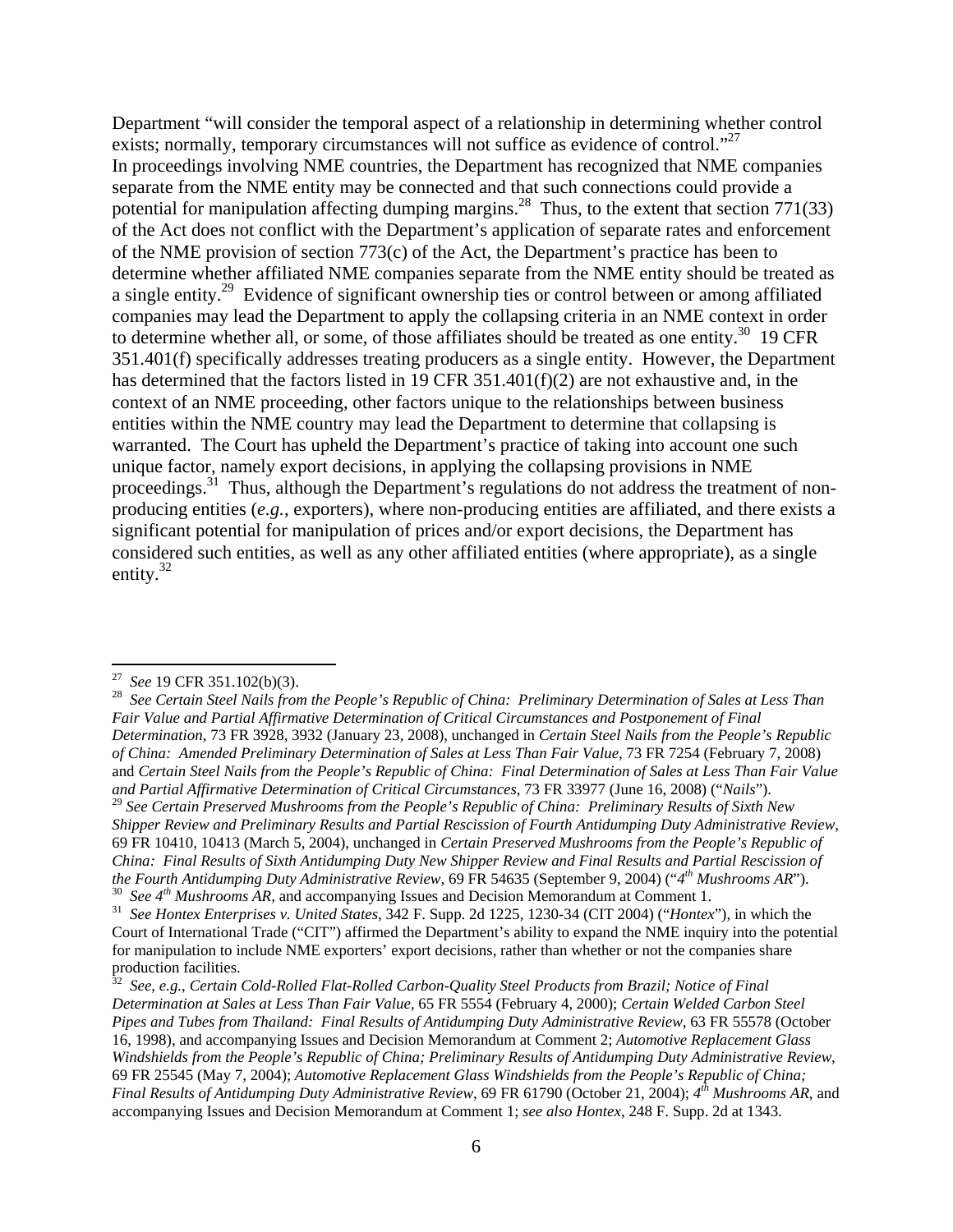In proceedings involving NMEs, the Department begins with the rebuttable presumption that the export activity of all companies within the country are subject to government control.<sup>33</sup> Companies subject to government control are treated as part of the NME entity and assigned the same dumping rate.<sup>34</sup> The Department, however, recognizes that NME companies may also be connected to each other by means other than government control, and it may be appropriate to treat such companies that are separate from the NME entity as a single entity and to determine a single dumping margin for the entity.<sup>35</sup> Evidence of significant ownership ties, or control between or among affiliates which produced merchandise similar or identical to subject merchandise, whether or not such merchandise was exported to the United States, may lead the Department to apply the collapsing criteria in an NME context to determine whether all, or some, of those affiliates should be treated as one entity.36

We preliminarily determine that (1) Agifish, (2) Asia Pangasius Company Limited, (3) Europe Joint Stock Company, (4) Hung Vuong Joint Stock Company, (5) Hung Vuong Mascato Company Limited, (6) Hung Vuong – Vinh Long Co., Ltd., and (7) Hung Vuong – Sa Dec Co., Ltd. (hereafter collectively referred to as "the Hung Vuong Group" or "HVG") are affiliated pursuant to section  $771(33)(F)$  of the Act; that these companies have production facilities for producing similar or identical products that would not require substantial retooling of their facilities to restructure manufacturing priorities; and that there is a significant potential for the manipulation of price or production among these companies. Thus, we are preliminarily treating these companies as a single entity. Portions of the information relied upon in making this determination are proprietary and cannot be discussed in this memorandum. For a full discussion of our single entity determination, *see* the Hung Vuong Group Collapsing Memo.<sup>37</sup>

## *Separate Rates*

Pursuant to section  $771(18)(C)(i)$  of the Act, a designation of a country as an NME remains in effect until it is revoked by the Department. Accordingly, there is a rebuttable presumption that all companies within an NME are subject to government control, and thus, should be assessed a single AD rate.<sup>38</sup> In the *Initiation*, the Department notified parties of the application process by which exporters and producers may obtain separate rate status in NME proceedings.<sup>39</sup> It is the

<sup>33</sup> *See*, *e.g.*, *Certain New Pneumatic Off-The-Road Tires from the People's Republic of China: Final Affirmative Determination of Sales at Less Than Fair Value and Partial Affirmative Determination of Critical Circumstances*, 73 FR 40485, 40487 (July 15, 2008).

<sup>34</sup> *Id*. (*citing Final Determination of Sales at Less Than Fair Value: Sparklers from the People's Republic of China*, 56 FR 20588 (May 6, 1991) ("*Sparklers*"), as amplified by *Notice of Final Determination of Sales at Less Than Fair Value: Silicon Carbide from the People's Republic of China*, 59 FR 22585 (May 2, 1994) ("*Silicon Carbide*"), and 19 CFR 351.107(d)).<br><sup>35</sup> See Nails, 73 FR 33977.

<sup>&</sup>lt;sup>36</sup> See  $4^{th}$  Mushrooms AR, and accompanying Issues and Decision Memorandum at Comment 1.<br><sup>37</sup> See Memorandum to Gary Taverman, Senior Advisor, from Paul Walker, Case Analyst, "Ninth Administrative Review of Certain Frozen Fish Fillets from the Socialist Republic of Vietnam: Affiliation and Collapsing of An Giang Fisheries Import and Export Joint Stock Company and Hung Vuong Joint Stock Company and its Affiliates," dated August 27, 2013 ("Hung Vuong Group Collapsing Memo").

<sup>38</sup> *See Notice of Final Determination of Sales at Less Than Fair Value, and Affirmative Critical Circumstances, In Part: Certain Lined Paper Products from the People's Republic of China*, 71 FR 53079, 53082 (September 8, 2006) ("*Lined Paper*"); *Final Determination of Sales at Less Than Fair Value and Final Partial Affirmative Determination of Critical Circumstances: Diamond Sawblades and Parts Thereof from the People's Republic of China*, 71 FR 29303, 29307 (May 22, 2006) ("*Sawblades*").

<sup>39</sup> *See Initiation*, 77 FR at 59168-69.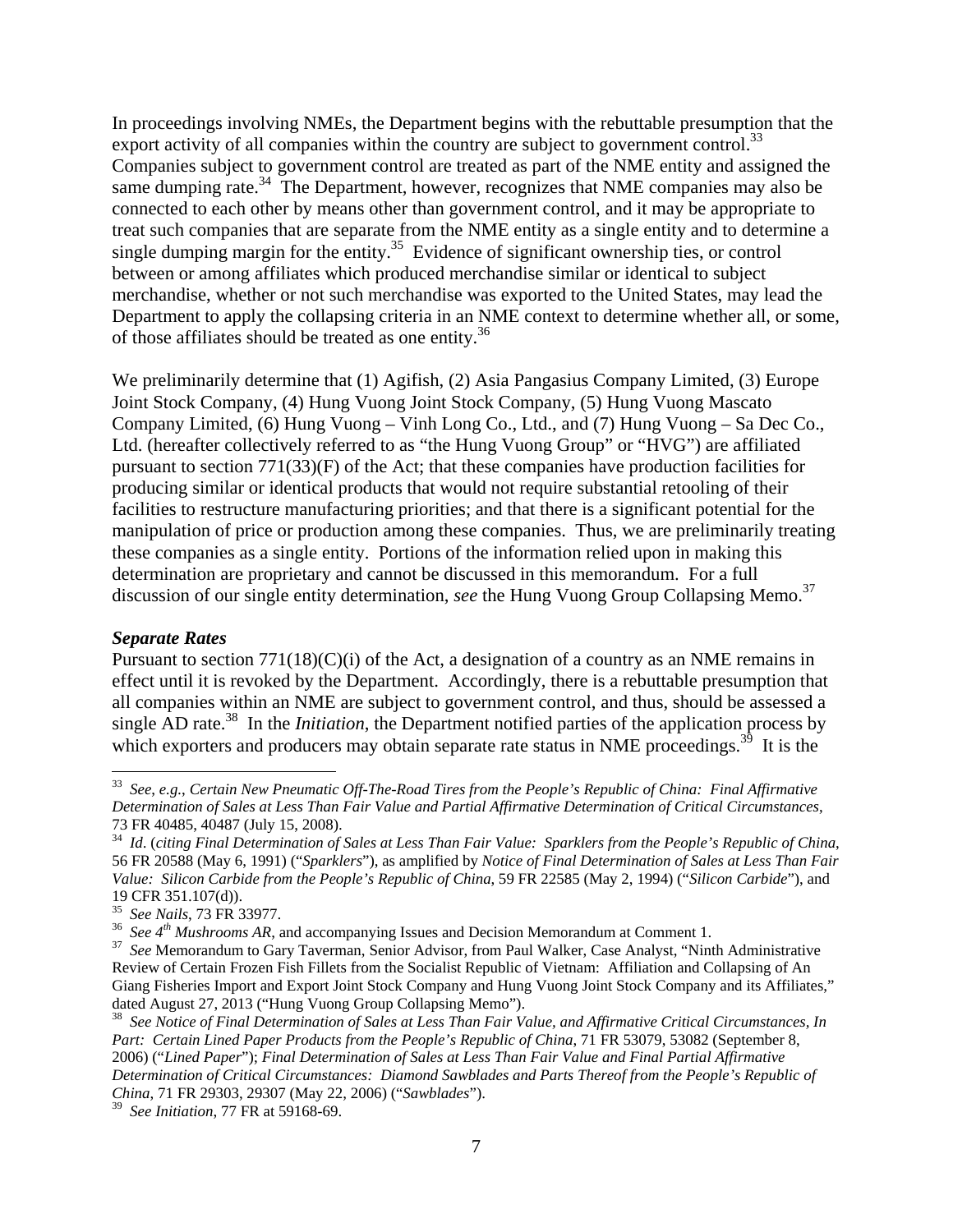Department's policy to assign all exporters of the merchandise subject to review in NME countries a single rate unless an exporter can affirmatively demonstrate an absence of government control, both in law (*de jure*) and in fact (*de facto*), with respect to exports. To establish whether a company is sufficiently independent to be entitled to a separate, companyspecific rate, the Department analyzes each exporting entity in an NME country under the test established in *Sparklers*<sup>40</sup> as amplified by *Silicon Carbide*<sup>41</sup> However, if the Department determines that a company is wholly foreign-owned by individuals or companies located in a market economy ("ME"), then a separate rate analysis is not necessary to determine whether it is independent from government control. $^{42}$ 

In addition to HVG, Golden Quality, and Vinh Hoan, the Department received separate rate applications or certifications, between October 12 and November 27, 2012, from the following 23 companies ("Separate-Rate Applicants"):

- 1. An My Fish Joint Stock Company
- 2. Anvifish Co., Ltd. $^{43}$
- 3. Asia Commerce Fisheries Joint Stock Company
- 4. Binh An Seafood Joint Stock Co.
- 5. Cadovimex II Seafood Import-Export and Processing Joint Stock Company
- 6. Cantho Import-Export Seafood Joint Stock Company (also known as CASEAMEX)
- 7. Cuu Long Fish Joint Stock Company (aka CL-Fish)
- 8. Cuu Long Fish Import-Export Corporation (aka CL Panga Fish)<sup>44</sup>
- 9. East Sea Seafoods Limited Liability Company (aka East Sea Seafoods LLC or ESS)
- 10. Green Farms Seafood Joint Stock Company
- 11. Hiep Thanh Seafood Joint Stock Company
- 12. Hoa Phat Seafood Import-Export and Processing JSC
- 13. International Development & Investment Corporation (also known as IDI)
- 14. NTSF Seafoods Joint Stock Company
- 15. QVD Food Company, Ltd.
- 16. Saigon Mekong Fishery Co., Ltd.
- 17. Seafood Joint Stock Company No.4 Branch Dongtam Fisheries Processing Company
- 18. Southern Fishery Industries Company, Ltd. (also known as South Vina)
- 19. Sunrise Corporation
- 20. Thien Ma Seafood Co., Ltd. (also known as THIMACO)
- 21. To Chau Joint Stock Company
- 22. Viet Phu Food & Fish Corporation
- 23. Vinh Quang Fisheries Corporation

<sup>40</sup>*See Sparklers*, 56 FR at 20588. 41 *See Silicon Carbide*, 59 FR at 22585. 42 *See*, *e.g.*, *Wooden Bedroom Furniture from the People's Republic of China: Preliminary Results of Antidumping Duty Administrative Review; 2011*, 78 FR 9493 (February 6, 2013), *and accompanying Decision Memorandum at p.9 ,* unchanged in final results, 78 FR 35249 (June 12, 2013); *Certain Pneumatic Off-the-Road Tires from the People's Republic of China, Preliminary Determination of Sales at Less Than Fair Value and Postponement of Final Determination*, 73 FR 9278, 9284 (February 20, 2008), unchanged in final affirmative determination, 73 FR 40485 (July 15, 2013).

<sup>43</sup> Also known as Anvifish Joint Stock Company (also known as Anvifish JSC).

<sup>44</sup> *See* CL Panga Fish's September 10, 2012, submission.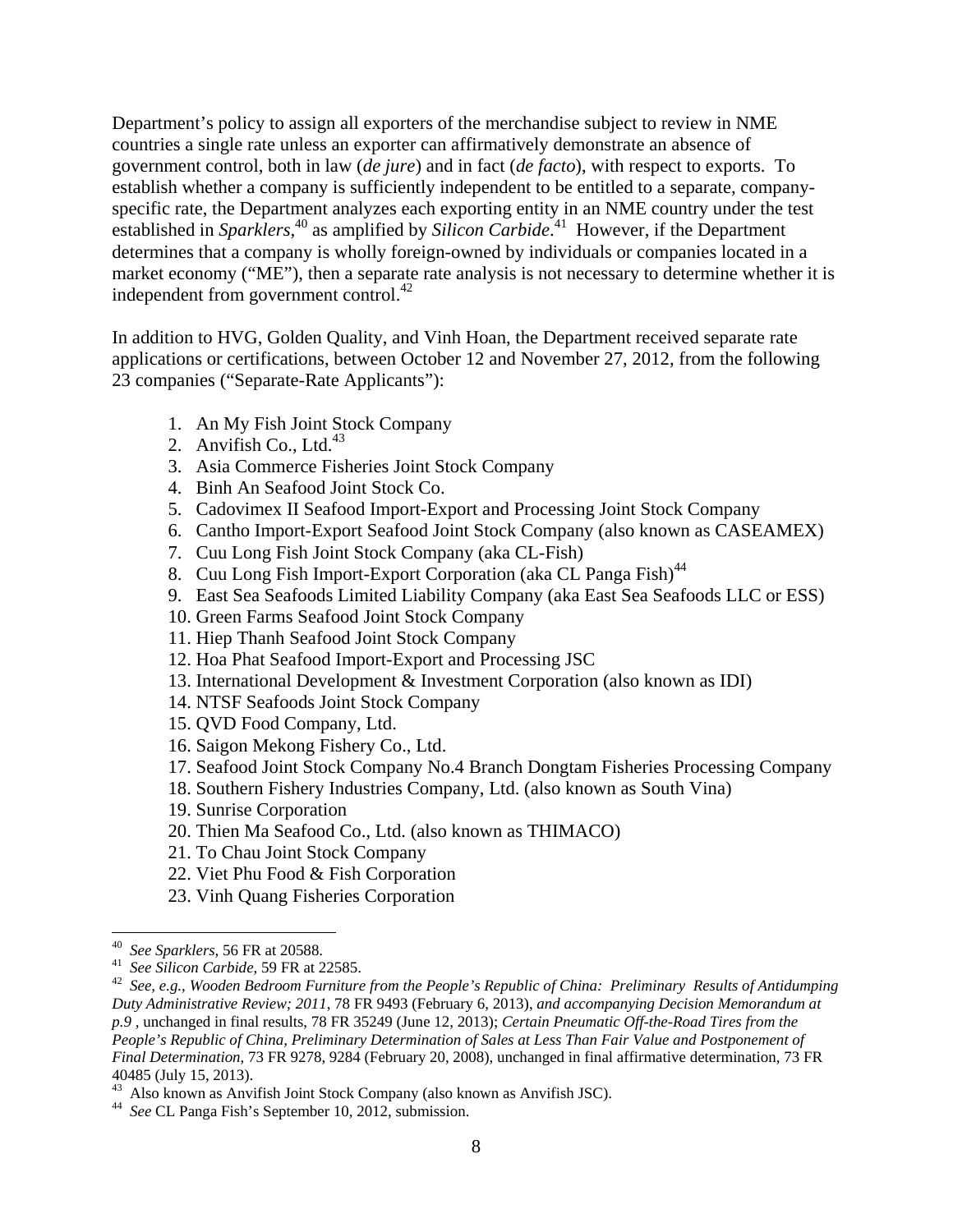As noted above, we have made a preliminary finding of no-shipments for Bien Dong and Navico. Despite their no-shipments submissions, these companies submitted separate rate certifications.<sup>45</sup> Bien Dong and Navico received a separate rate in prior reviews,<sup>46</sup> and, due to our preliminary finding of no-shipments in this review, have retained their separate rate.

Seven companies did not submit either a separate-rate application or certification.<sup>47</sup> Therefore, because these companies did not demonstrate their eligibility for separate rate status, they remain preliminarily included as part of the Vietnam-wide entity.

Additionally, we note that some of the Separate-Rate Applicants requested separate rate status for various names which were not included on their business license. Further, we note that the *Initiation* included a variation of company names not included in either the separate-rate applications or certifications of the Separate-Rate Applicants.<sup>48</sup> Because these names (1) have not been granted separate-rate status in a previous granting period and (2) do not appear on the business license submitted to the Department, and, therefore, are not recognized as representing the same entity, consistent with our practice, we are preliminarily not including these names on the lists of those for which separate rate status applies.<sup>49</sup>

## a. Absence of *De Jure* Control

The Department considers the following *de jure* criteria in determining whether an individual company may be granted a separate rate: (1) an absence of restrictive stipulations associated with an individual exporter's business and export licenses; (2) any legislative enactments decentralizing control of companies; and (3) any other formal measures by the government decentralizing control of companies.<sup>50</sup> The evidence provided by Golden Quality, HVG, Vinh Hoan, and the Separate-Rate Applicants supports a preliminary finding of *de jure* absence of government control based on the following: (1) an absence of restrictive stipulations associated with the individual exporter's business and export licenses; (2) there are applicable legislative enactments decentralizing control of the companies; and (3) there are formal measures by the government decentralizing control of companies.<sup>51</sup>

<sup>&</sup>lt;sup>45</sup> See Bien Dong's November 17, 2012, submission; Navico's November 27, 2012, submission.

<sup>&</sup>lt;sup>46</sup> In the  $8<sup>th</sup> AR Final$  Navico received a separate rate. See Certain Frozen Fish Fillets from the Socialist Republic *of Vietnam: Final Results of Antidumping Duty Administrative Review and New Shipper Reviews; 2010-2011*, 78 FR 17350, 17352 (March 21, 2013) ("*8th AR Final*"). In the *7th AR Final* Bien Dong received a separate rate. *See Certain Frozen Fish Fillets from the Socialist Republic of Vietnam: Final Results and Partial Rescission of the Seventh Antidumping Duty Administrative Review*, 77 FR 15039, 15041 (March 14, 2012) ("*7th AR Final*"). 47 *See* Appendix. 48 *Id*.; s*ee also Initiation*, 77 FR at 59169.

<sup>49</sup> *See Certain Frozen Warmwater Shrimp from the Socialist Republic of Vietnam: Final Results and Final Partial Rescission of Antidumping Duty Administrative Review*, 74 FR 47191 (September 15, 2009), and accompanying Issues and Decision Memorandum at Comment 17.<br><sup>50</sup> See Sparklers, 56 FR at 20589.

<sup>&</sup>lt;sup>51</sup> See, e.g., Vinh Hoan's April 4, 2013 submission at Exhibit 3; see HVG's March 28, 2013 submission at Exhibit 3.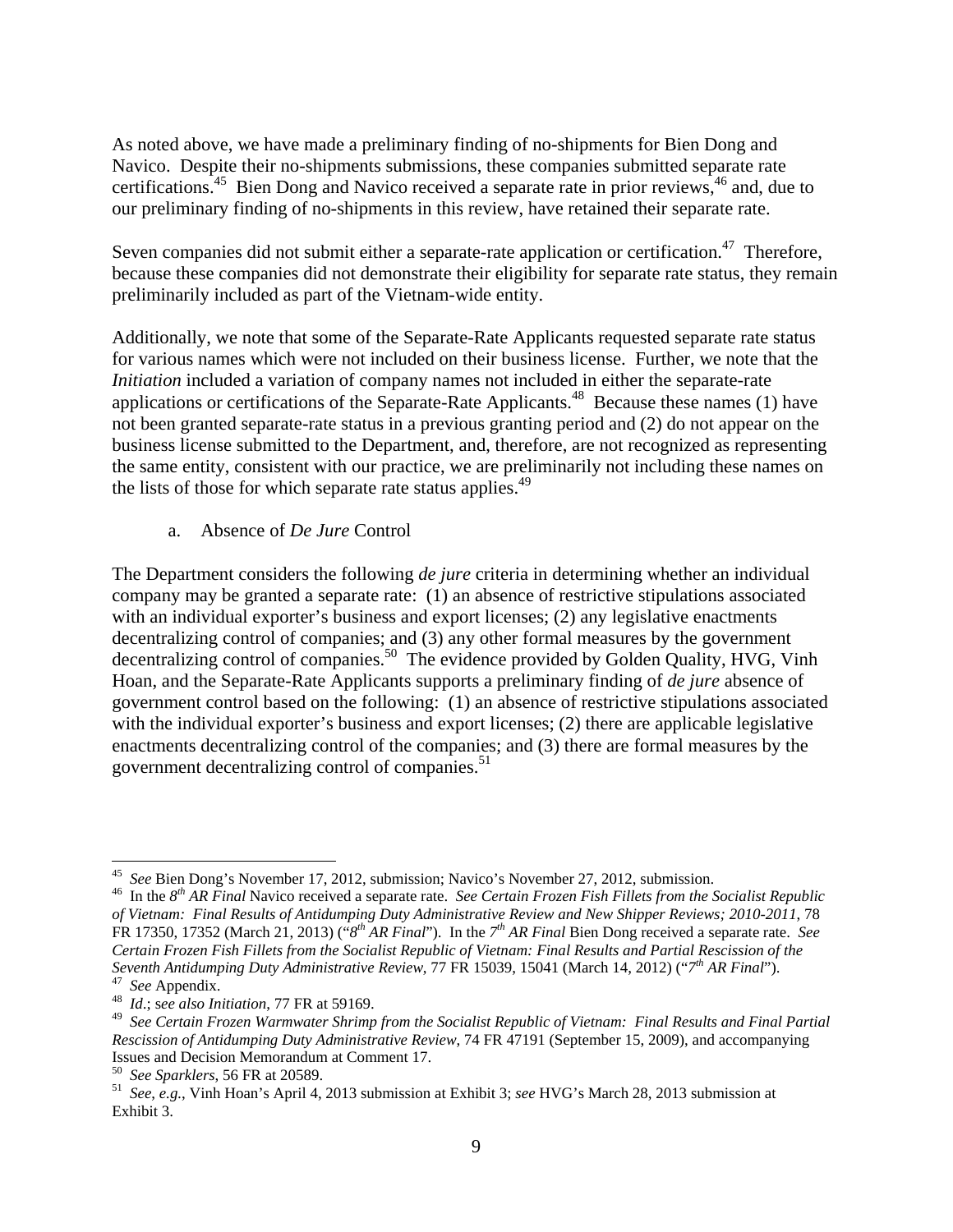## b. Absence of *De Facto* Control

Typically the Department considers four factors in evaluating whether each respondent is subject to *de facto* government control of its export functions: (1) whether the export prices ("EPs") are set by or are subject to the approval of a government agency; (2) whether the respondent has authority to negotiate and sign contracts and other agreements; (3) whether the respondent has autonomy from the government in making decisions regarding the selection of management; and (4) whether the respondent retains the proceeds of its export sales and makes independent decisions regarding disposition of profits or financing of losses.<sup>52</sup> The Department has determined that an analysis of *de facto* control is critical in determining whether respondents are, in fact, subject to a degree of government control which would preclude the Department from assigning separate rates.<sup>53</sup>

The evidence provided by Golden Quality, HVG, Vinh Hoan, and the Separate-Rate Applicants supports a preliminary finding of *de facto* absence of government control based on the following: (1) the companies set their own EPs independent of the government and without the approval of a government authority; (2) the companies have authority to negotiate and sign contracts and other agreements; (3) the companies have autonomy from the government in making decisions regarding the selection of management; and (4) there is no restriction on any of the companies' use of export revenue.<sup>54</sup> Therefore, the Department preliminarily finds that Golden Quality, HVG, Vinh Hoan, and the Separate-Rate Applicants have established that they qualify for a separate rate under the criteria established by *Silicon Carbide* and *Sparklers*.

# *Separate Rate Calculation for Companies Not Individually Examined*

As noted above, we stated that the Department employed a limited examination methodology, as it did not have the resources to examine all companies for which a review request was made, and selected two exporters as mandatory respondents in this review. HVG and Vinh Hoan participated in the administrative review as mandatory respondents. As noted above, twenty three additional companies submitted timely information and remained subject to review as separate rate respondents.

The statute and the Department's regulations do not directly address the establishment of a rate to be applied to individual companies not selected for individual examination where the Department limited its examination in an administrative review pursuant to section 777A(c)(2) of the Act. Section  $735(c)(5)(A)$  of the Act instructs that we do not calculate an all-others rate using any zero or *de minimis* weighted-average dumping margins or any weighted-average dumping margins based entirely on facts available. Accordingly, the Department's usual

<sup>52</sup> *See Silicon Carbide*, 59 FR at 22586-87; *see also Notice of Final Determination of Sales at Less Than Fair Value: Furfuryl Alcohol from the People's Republic of China*, 60 FR 22544, 22545 (May 8, 1995) ("*Furfuryl Alcohol*").<br>*Alcohol*").<br><sup>53</sup> See Furfuryl Alcohol, 60 FR 22544, 22544.

<sup>&</sup>lt;sup>54</sup> *See, e.g.*, Vinh Hoan's April 4, 2013 submission at 11-12; *see also* the Separate-Rate Applicants' submissions dated from October 12, 2012 - November 27, 2012.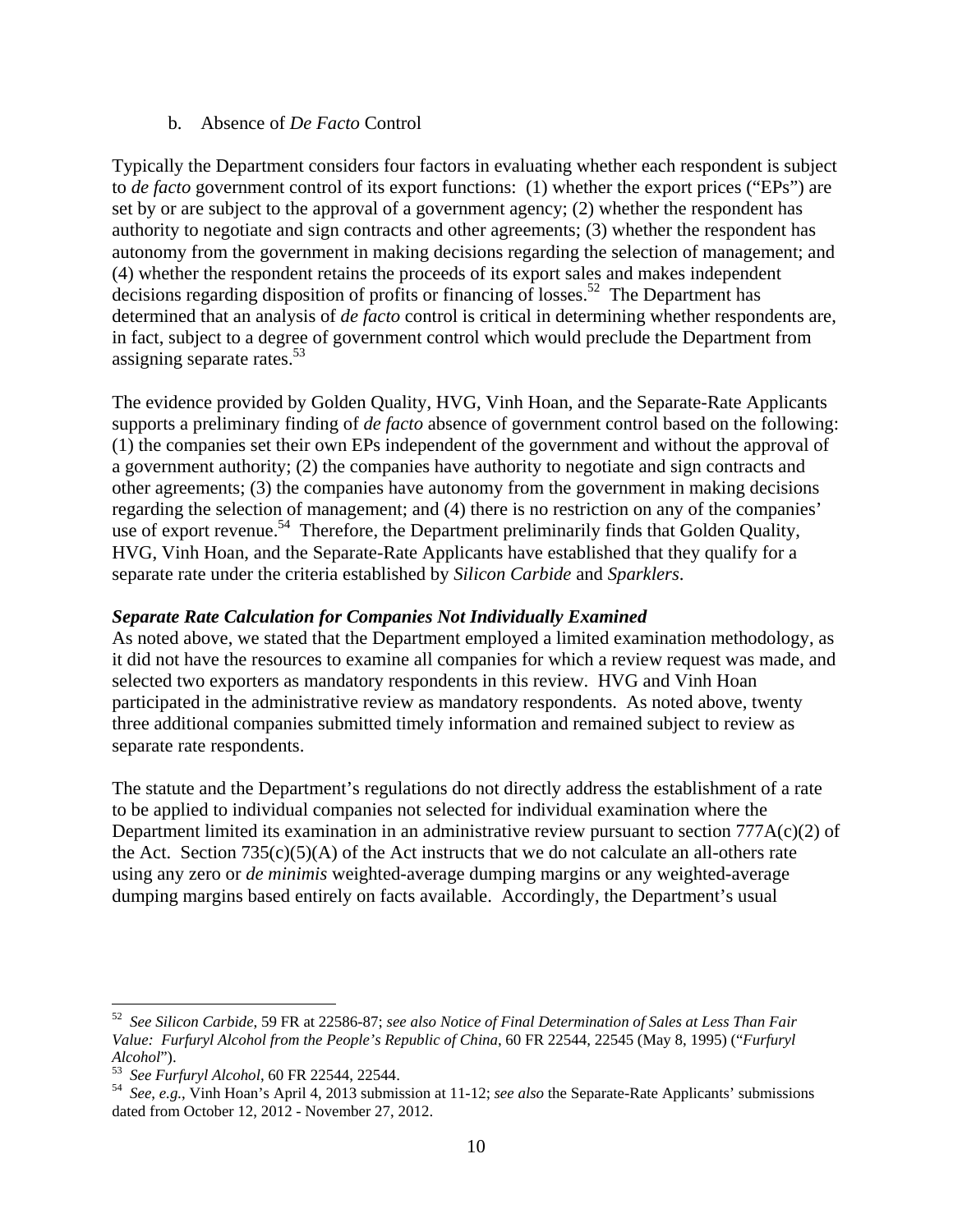practice has been to average the rates for the selected companies excluding rates that are zero, *de minimis, or based entirely on facts available.*<sup>55</sup>

In this review, we have calculated weighted-average dumping margins for both mandatory respondents, which are above *de minimis* and are not based entirely on facts available. Accordingly, for the preliminary results, consistent with the Act and the Department's practice, the Department has preliminarily determined that the margin to be assigned to the Separate Rate Applicants is the weighted average of the calculated margins of the mandatory respondents.<sup>56</sup>

#### *Vietnam-Wide Entity*

Upon initiation of the administrative review, as explained above, we provided the opportunity for all companies upon which we initiated the review to complete either the separate-rates application or certification.57 We have preliminarily determined that 14 companies did not demonstrate their eligibility for a separate rate and are properly considered part of the Vietnamwide entity. In NME proceedings, "rates' may consist of a single dumping margin applicable to all exporters and producers."58 As explained above in the "Separate Rates" section, all companies within Vietnam are considered to be subject to government control unless they are able to demonstrate an absence of government control with respect to their export activities. Such companies are thus assigned a single AD rate distinct from the separate rate(s) determined for companies that are found to be independent of government control with respect to their export activities. We consider the influence that the government has been found to have over the economy to warrant determining a rate for the entity that is distinct from the rates found for companies that have provided sufficient evidence to establish that they operate freely with respect to their export activities.<sup>59</sup> In this regard, we note that no party has submitted evidence to demonstrate that such government influence is no longer present or that our treatment of the NME entity is otherwise incorrect. Therefore, we are assigning the entity a per-unit rate of \$2.11 U.S. Dollars ("USD")/kilogram ("kg"), the only rate ever determined for the Vietnam-wide entity in this proceeding.

<sup>55</sup> *See Ball Bearings and Parts Thereof from France, Germany, Italy, Japan, and the United Kingdom: Final Results of Antidumping Duty Administrative Reviews and Rescission of Review in Part,* 73 FR 52823, 52824 (September 11, 2008), and accompanying Issues and Decision Memorandum at Comment 16.

<sup>&</sup>lt;sup>56</sup> We note that it is the Department's practice to calculate the rate based on the average of the margins calculated for those companies selected for individual review, weighted by each company's publicly-ranged quantity of reported U.S. transactions. *See Ball Bearings and Parts Thereof from France, Germany, Italy, Japan, and the United Kingdom: Final Results of Antidumping Duty Administrative Reviews, Final Results of Changed-Circumstances Review, and Revocation of an Order in Part*, 75 FR 53661, 53663 (September 1, 2010). For further discussion of this calculation, s*ee* Memo to the File, from Paul Walker, Case Analyst, "Ninth Administrative Review of Certain Frozen Fish Fillets from the Socialist Republic of Vietnam: Calculation of the Separate Rate," dated concurrently with this memo.

<sup>57</sup> *See Initiation*, 77 FR at 59168-69. The separate-rate certification and separate-rate applications were available at: http://ia.ita.doc.gov/nme/nme-sep-rate.html.

<sup>58</sup> *See* 19 CFR 351.107(d).

<sup>59</sup> *See Notice of Final Antidumping Duty Determination of Sales at Less Than Fair Value and Affirmative Critical Circumstances: Certain Frozen Fish Fillets from the Socialist Republic of Vietnam*, 68 FR 37116 (June 23, 2003).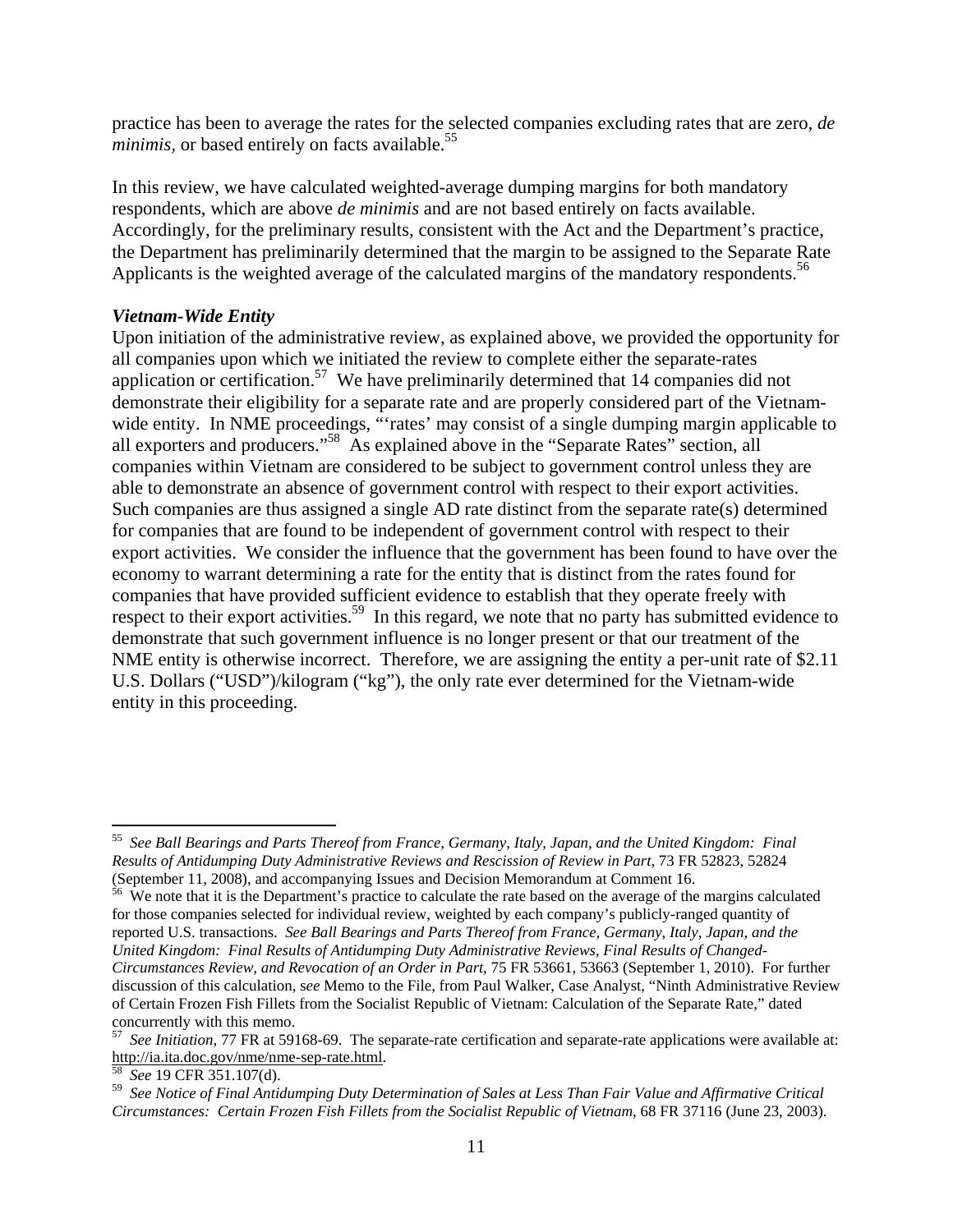## *Surrogate Country*

As noted above, on November 8, 2012, the Department sent interested parties a letter inviting comments on surrogate country selection and SV data.<sup>60</sup> Also as noted above, between May 24 and June 14, 2013, interested parties submitted comments and rebuttal comments on surrogate country selection and SVs.

When the Department is investigating imports from an NME country, section  $773(c)(1)$  of the Act directs it to base NV, in most circumstances, on the NME producer's factors of production ("FOP"), valued using the best available information in a surrogate ME country or countries considered to be appropriate by the Department. In accordance with section  $773(c)(4)$  of the Act, in valuing the FOPs, the Department shall utilize, to the extent possible, the prices or costs of FOPs in one or more ME countries that are: (a) at a level of economic development comparable to that of the NME country; and (b) significant producers of comparable merchandise.<sup>61</sup> Reading sections 773(c)(1) and (c)(4) of the Act in concert, it is the Department's practice to select an appropriate surrogate country based on the availability and reliability of data.<sup>62</sup> Accordingly, we examine each factor below.

a. Comparable Level of Economic Development

Pursuant to section 773(c)(4) of the Act, the Department has determined that Bangladesh, Bolivia, India, Nicaragua, Pakistan, and the Philippines are countries at a level of economic development comparable to Vietnam.<sup>63</sup> Section  $\overline{773}(c)(4)(A)$  of the Act is silent with respect to how or on what basis the Department may make this determination, but it is the Department's long standing practice to use per capita gross national income ("GNI") data reported in the World Bank's World Development Report.<sup>64</sup>

According to the Petitioners, although Indonesia is not on the surrogate country list in the current review, it has appeared on the surrogate country list in every past review, and should be selected.<sup>65</sup> The Petitioners argue that: (a) Indonesia continues to be at a level of economic development comparable to that of Vietnam because its GNI has remained about twice that of Vietnam's for the past several reviews; (b) using purchasing power parity ("PPP") is a better measure of countries' economic development, and using this method places Indonesia within the countries identified on the surrogate countries list; and, (c) given the limited number of significant producers of live *pangasius* worldwide, the Department should first give priority to the significant producer prong of the surrogate country selection process before economic

<sup>&</sup>lt;sup>60</sup> *See* Surrogate Country Memo.<br><sup>61</sup> *See Import Administration Policy Bulletin 04.1: Non-Market Economy Surrogate Country Selection Process* (March 1, 2004) ("*Policy Bulletin*").

<sup>&</sup>lt;sup>62</sup> See, e.g., *Chlorinated Isocyanurates from the People's Republic of China: Preliminary Results of Antidumping Duty Administrative Review; 2011-2012*, 78 FR 41364 (July 10, 2013)*,* and accompanying Preliminary Decision

Memorandum at 7; see also Policy Bulletin.<br>
<sup>63</sup> See Surrogate Country Memo.<br>
<sup>64</sup> See, e.g.,  $8^{th}$  AR Final, and accompanying Issues and Decision Memorandum at Comment I.a.<br>
<sup>65</sup> See Memorandum to the File, from Paul Wa Shipper Review, of Certain Frozen fish Fillets from the Socialist Republic of Vietnam: Surrogate Value Source Documents," dated concurrently with this notice.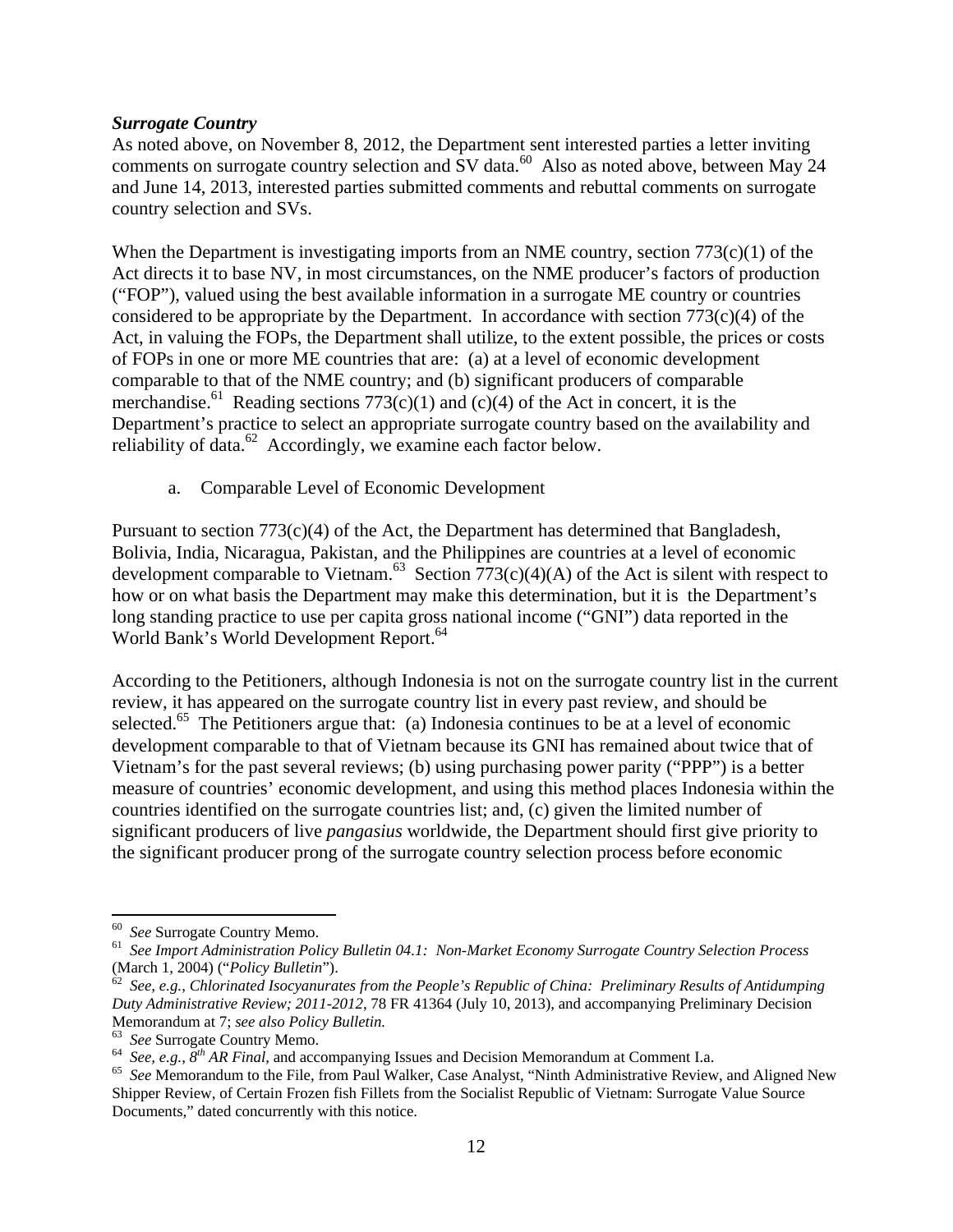comparability.<sup>66</sup> In the event that the Department does not select Indonesia as the surrogate country, the Petitioners contend the Philippines is economically comparable to Vietnam, is on the surrogate country list, and should be selected.<sup>67</sup>

The Respondents assert that the *Policy Bulletin* indicates that the Department will use the most recent GNI data in selecting economically comparable countries; thus, the reliance of the Petitioners on GNI data from prior reviews is inappropriate.<sup>68</sup> The Respondents allege further that the use of PPP to measure GNI is distortive and that the Department has rejected its use in past cases.<sup>69</sup>

As explained in our Surrogate Country Memo, on a *per capita* income basis, the Department considers Bangladesh, Bolivia, India, Nicaragua, Pakistan, and the Philippines all to be at Vietnam's level of economic development for surrogate country-selection purposes. This list is, of course, not exhaustive; there are certainly other countries that could be reasonably viewed as being at Vietnam's level of economic development. Of course, the number of such countries is potentially large depending on how broadly the term "level" in the Act is considered and could be very large, *e.g.*, over 50 countries, under an expansive consideration of "level." It is not administratively feasible for the Department to manage such a long initial list of potential surrogate countries, so the Department considers "level" relatively narrowly and limits the initial list to five or six countries, with two important caveats explained in the *Policy Bulletin*.

First, as explained above, the initial list of surrogate country candidates is *not* exhaustive; it is only a starting point. Interested parties are free to identify other countries at the same level of economic development, consistent with the Department's more limited consideration of "level," and argue that significant production of comparable merchandise and data sources in those countries warrant the selection of one of those countries for factor valuation purposes. The Department will examine whether countries identified by interested parties are at a level of economic development comparable to the NME, and considers all countries on the initial list as all equally satisfying the statutory requirement regarding the level of economic development, and selects the surrogate country from among them on the basis of significant production of comparable merchandise and data quality and availability.

Second, as a general rule, the Department looks to select the surrogate country from the candidate countries in this group, unless (1) we find that none of them are significant producers of comparable merchandise or provide adequate and reliable sources of publicly available factor price data, or (2) there is a compelling reason not to, even if condition (1) above does not hold and some degree of comparability of the level of economic development or the extent of production of comparable merchandise must be sacrificed. These conditions (2) reflect the fact that the two statutory requirements for a surrogate country must be satisfied only "to the extent

<sup>&</sup>lt;sup>66</sup> See Petitioners' May 24, 2013, submission at Exhibit 2.b.<br><sup>67</sup> Id.<br><sup>68</sup> See Respondents' June 14, 2013, submission at 2-5.<br><sup>69</sup> See, e.g., Final Determination of Sales at Less Than Fair Value: Antidumping Duty Invest *Metal from the People's Republic of China,* 60 FR 56045, 56048 (November 6, 1995) ("*PRC Manganese*").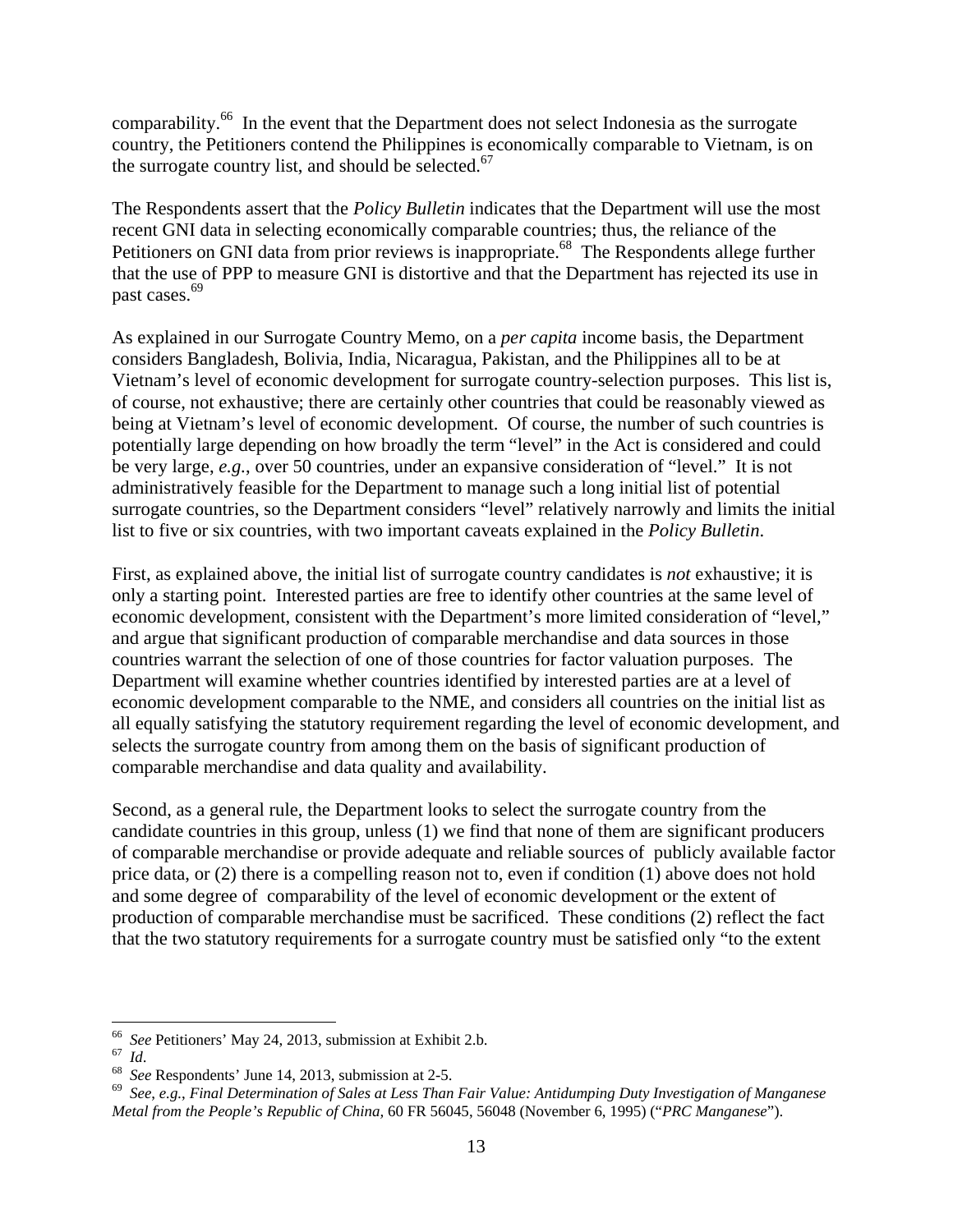possible,"70 and concerns about the valuation of special or unique FOPs can outweigh the economic development comparability requirement. $71$ 

In the context of the second caveat, Indonesia's *per capita* GNI places it at a level of economic development at a higher and, thus, less comparable level of economic development than that represented by the six countries on the initial surrogate country candidate list, but still comparable to that of Vietnam.

Regarding the Petitioners' argument that the Department adopt the PPP method for surrogate country selection, we note that 19 CFR 351.408 makes no reference to relying on PPP as the appropriate measure of economic comparability; it simply references per capita GDP.<sup>72</sup> The Department has a long practice of relying on per capita GNI, *i.e.*, the Atlas Method.<sup>73</sup> Going back to 1995, the Department also has on numerous occasions explicitly rejected parties' arguments to rely on alternative measures of economic comparability, including PPP measures.<sup>74</sup>

b. Significant Producers of Comparable Merchandise

Section  $773(c)(4)(B)$  of the Act requires the Department to value FOPs in a surrogate country that is a significant producer of comparable merchandise. Neither the statute nor the Department's regulations provide further guidance on what may be considered comparable merchandise. Given the absence of any definition in the statute or regulations, the Department looks to other sources such as the *Policy Bulletin* for guidance on defining comparable merchandise. The *Policy Bulletin* states that "in all cases, if identical merchandise is produced, the country qualifies as a producer of comparable merchandise.<sup> $75$ </sup> Conversely, if identical merchandise is not produced, then a country producing comparable merchandise is sufficient in selecting a surrogate country.<sup>76</sup> Further, when selecting a surrogate country, the statute requires the Department to consider the comparability of the merchandise, not the comparability of the industry.<sup>77</sup> "In cases where the identical merchandise is not produced, the Department must determine if other merchandise that is comparable is produced. How the Department does this depends on the subject merchandise."78 In this regard, the Department recognizes that any analysis of comparable merchandise must be done on a case-by-case basis:

In other cases, however, where there are major inputs, *i.e.*, inputs that are specialized or dedicated or used intensively, in the production of the subject merchandise, *e.g.*, processed agricultural, aquatic and mineral products,

78 *See Policy Bulletin*, at 2.

<sup>&</sup>lt;sup>70</sup> See section 773(c)(4) of the Act.

<sup>&</sup>lt;sup>71</sup> See Surrogate Country Memo.<br>
<sup>72</sup> See 19 CFR 351.408(b).<br>
<sup>73</sup> See, e.g., *PRC Manganese*, 60 FR at 56048.<br>
<sup>73</sup> See Policy Bulletin, at 2.<br>
<sup>75</sup> See Policy Bulletin, at 2.<br>
<sup>75</sup> The Policy Bulletin also states that the operations team may consider countries that produce a broader category of reasonably comparable merchandise."  $Id$ , at note 6.

<sup>&</sup>lt;sup>77</sup> See Sebacic Acid from the People's Republic of China; Final Results of Antidumping Duty Administrative *Review*, 62 FR 65674, 65675-76 (December 15, 1997) ("{T}o impose a requirement that merchandise must be produced by the same process and share the same end uses to be considered comparable would be contrary to the intent of the statute.").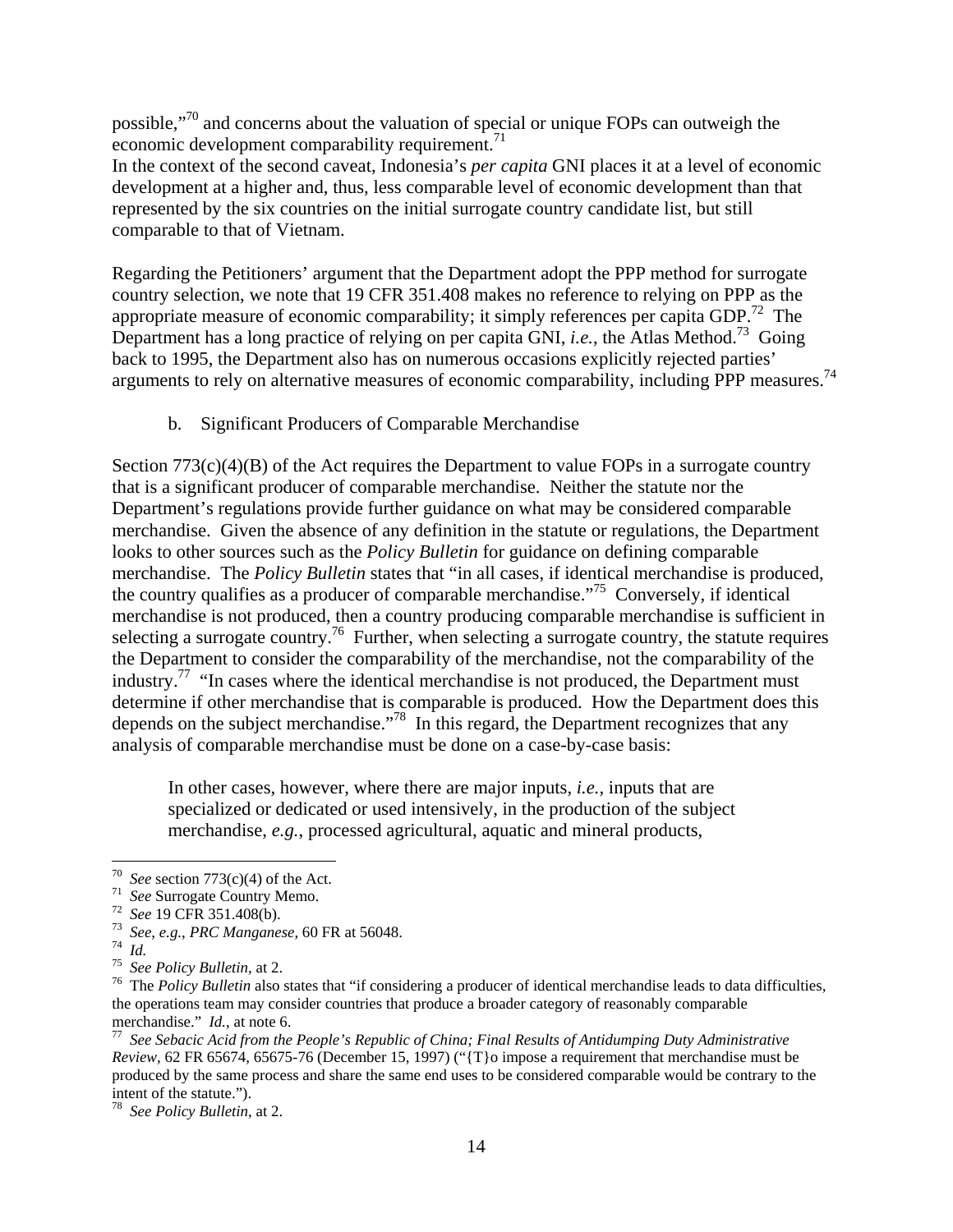comparable merchandise should be identified narrowly, on the basis of a comparison of the major inputs, including energy, where appropriate.<sup>79</sup>

Further, the statute grants the Department discretion to examine various data sources for determining the best available information.<sup>80</sup> Moreover, while the legislative history provides that the term "significant producer" includes any country that is a significant "net exporter,"81 it does not preclude reliance on additional or alternative metrics.

The Petitioners assert that Indonesia has a significant fish fillet industry, is the largest producer of *pangasius* outside of Vietnam, and the most recent FAO data indicates that Indonesia exported frozen fish fillets.82 The Petitioners claim that the most recent Food and Agriculture Organization of the United Nations ("FAO") data indicates that the Philippines is a producer of comparable merchandise.<sup>83</sup> The Respondents contend that Bangladesh is a significant producer of subject merchandise.<sup>84</sup>

In this case, we obtained fish fillet export information from *Fisheries Statistics*, an online data source published by the Food and Agriculture Organization of the United Nations.<sup>85</sup> Consistent with the  $8<sup>th</sup> AR Final$ , after an examination of this information based on the latest *Fisheries Statistics*, we find that Bangladesh, India, Indonesia, Nicaragua, Pakistan, and the Philippines are exporters of fish fillets, and thus, significant producers of comparable merchandise.<sup>86</sup>

We note that the *Fisheries Statistics* indicate that there were no exports of fish fillets from Bolivia.<sup>87</sup> No party has provided evidence that Bolivia is a producer of fish fillets and, thus, we find that it is not a producer of comparable merchandise and has not been considered for the purposes of surrogate country selection purposes.

c. Data Availability

The *Policy Bulletin* states that, if more than one country is at a level of economic development comparable to that of the NME and is a significant producer, "then the country with the best factors data is selected as the primary surrogate country."88 Importantly, the *Policy Bulletin* explains further that "data quality is a critical consideration affecting surrogate country selection" and that "a country that perfectly meets the requirements of economic comparability

<sup>&</sup>lt;sup>79</sup> *Id.*, at 3.<br><sup>80</sup> *See* section 773(c) of the Act; *see also Nation Ford Chem. Co. v. United States*, 166 F.3d 1373, 1377 (Fed. Cir. 1990).

<sup>&</sup>lt;sup>81</sup> *See* Conference Report to the 1988 Omnibus Trade & Competitiveness Act, H.R. Rep. No. 100-576, at 590 (1988).<br><sup>82</sup> See Petitioners' May 24, 2013, submission at Exhibit 5.

 $^{83}$  *Id.*<br><sup>84</sup> *See* Respondents' May 24, 2013, submission at Exhibit 23.<br><sup>85</sup> *See* Memorandum to the File, from Paul Walker, Case Analyst, "Ninth Administrative Review, and Aligned New Shipper Review, of Certain Frozen Fish Fillets from the Socialist Republic of Vietnam: Surrogate Values for the

Preliminary Results," dated concurrently with this memo ("Prelim SV Memo").<br><sup>86</sup> See  $8^{th}$  AR Final, and accompanying Issues and Decision Memorandum at Comment 1.b.<br><sup>87</sup> See Petitioners' May 24, 2013, submission at Exhib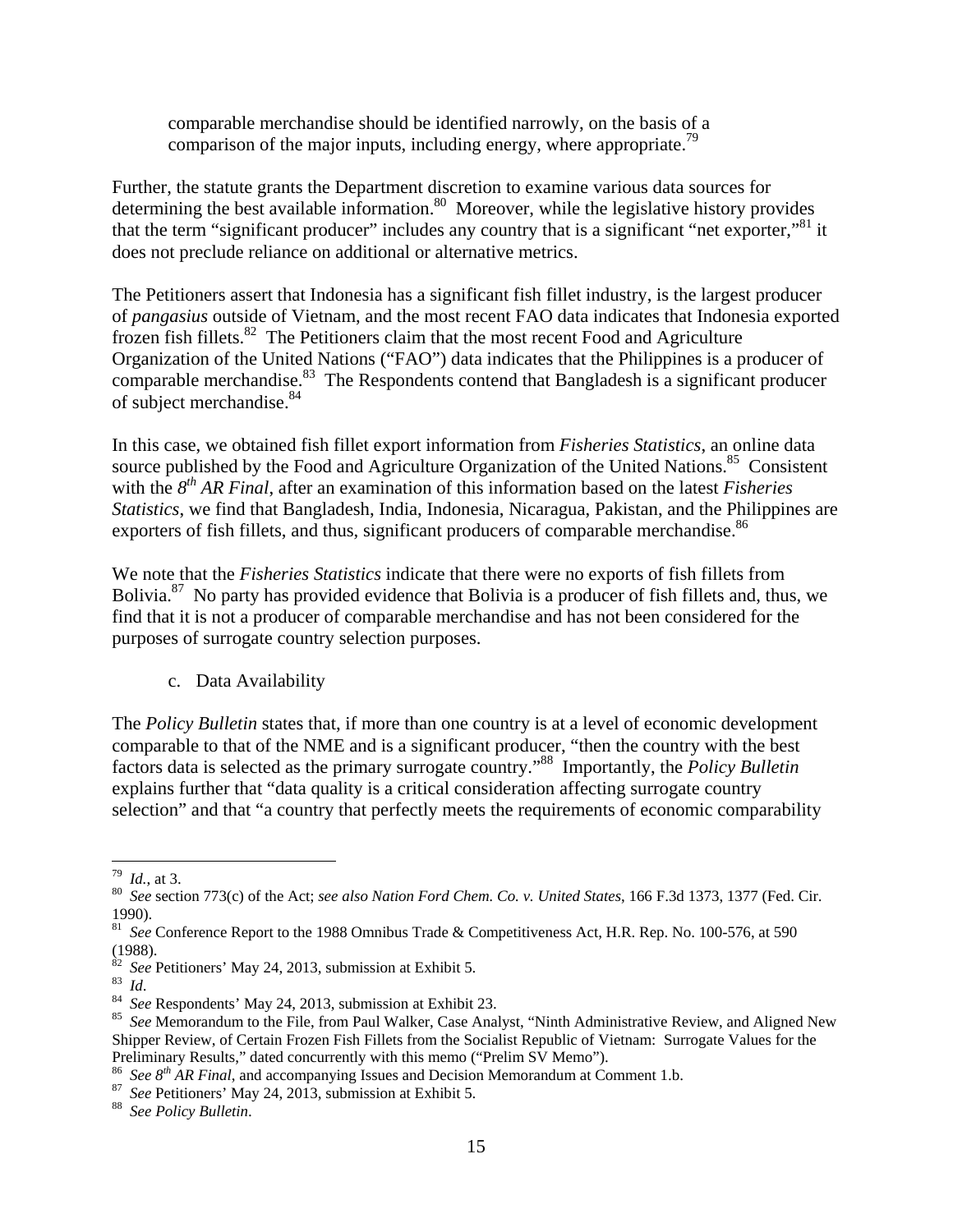and significant producer is not of much use as a primary surrogate if crucial factor price data from that country are inadequate or unavailable."<sup>89</sup>

Section  $773(c)(1)$  of the Act instructs the Department to value the FOPs based upon the best available information from an ME country or a countries that the Department considers appropriate. When considering what constitutes the best available information, the Department considers several criteria, including whether the SV data is contemporaneous, publicly available, tax and duty exclusive, represents a broad market average, and is specific to the input.<sup>90</sup> The Department's preference is to satisfy the breadth of the aforementioned selection criteria.<sup>91</sup> Moreover, it is the Department's practice to carefully consider the available evidence in light of the particular facts of each industry when undertaking its analysis of valuing the FOPs.<sup>92</sup> The Department must weigh the available information with respect to each input value and make a product-specific and case-specific decision as to what constitutes the "best" available SV for each input.  $93$ 

No party has placed FOP information on the record for India, Nicaragua, or Pakistan, nor has any party argued that one of these countries be selected as the surrogate country. As a result, we have not considered India, Nicaragua, or Pakistan for surrogate country selection purposes.

Interested parties have placed SV data on the record for Bangladesh, Indonesia, and the Philippines. We have examined the available data with respect to Bangladesh, Indonesia, and the Philippines to determine which contained the best available information for valuing FOPs.

In the last administrative review, the Department found that the contemporaneous nature of SVs other than the live whole fish SV was an important factor in surrogate country selection because one of the companies was an integrated company, *i.e.*, because it grew its own fish, thus, causing factors other than live whole fish to constitute an increasing portion of its  $NV<sup>94</sup>$ . In this review, unlike the last review where only one company was integrated, both mandatory respondents are significantly integrated, as are many separate rate respondents.<sup>95</sup> Consequently, the Department has continued to place increased emphasis on the importance of the contemporaneous nature of SVs other than the live whole fish SV in the surrogate country selection process. A review of the record indicates that, with few exceptions, SVs submitted for Indonesia and the Philippines are

<sup>89</sup>*Id*. 90 *See*, *e.g.*, *Lined Paper*, and accompanying Issues and Decision Memorandum at Comment 3.

<sup>91</sup> *See*, *e.g.*, *Administrative Review of Certain Frozen Warmwater Shrimp from the People's Republic of China: Final Results and Partial Rescission of Antidumping Duty Administrative Review*, 76 FR 51940, 51943 (August 19, 2011), and accompanying Issues and Decision Memorandum at Comment 2.

<sup>92</sup> *See Certain Preserved Mushrooms from the People's Republic of China: Final Results and Final Partial Rescission of the Sixth Administrative Review*, 71 FR 40477 (July 17, 2006) ("*6th Mushrooms AR*"), and accompanying Issues and Decision Memorandum at Comment 1; *see also Freshwater Crawfish Tail Meat from the People's Republic of China; Notice of Final Results of Antidumping Duty Administrative Review, and Final Partial Rescission of Antidumping Duty Administrative Review*, 67 FR 19546 (April 22, 2002), and accompanying Issues and Decision Memorandum at Comment 2.

<sup>93</sup> *See*, *e.g.*, *6th Mushrooms AR*, and accompanying Issues and Decision Memorandum at Comment 1.

<sup>&</sup>lt;sup>94</sup> *See 8<sup>th</sup> AR Final*, and accompanying Issues and Decision Memorandum at Comment 1.b.

<sup>95</sup> *See*, *e.g.*, Vinh Hoan's January 22, 2013, submission at 1.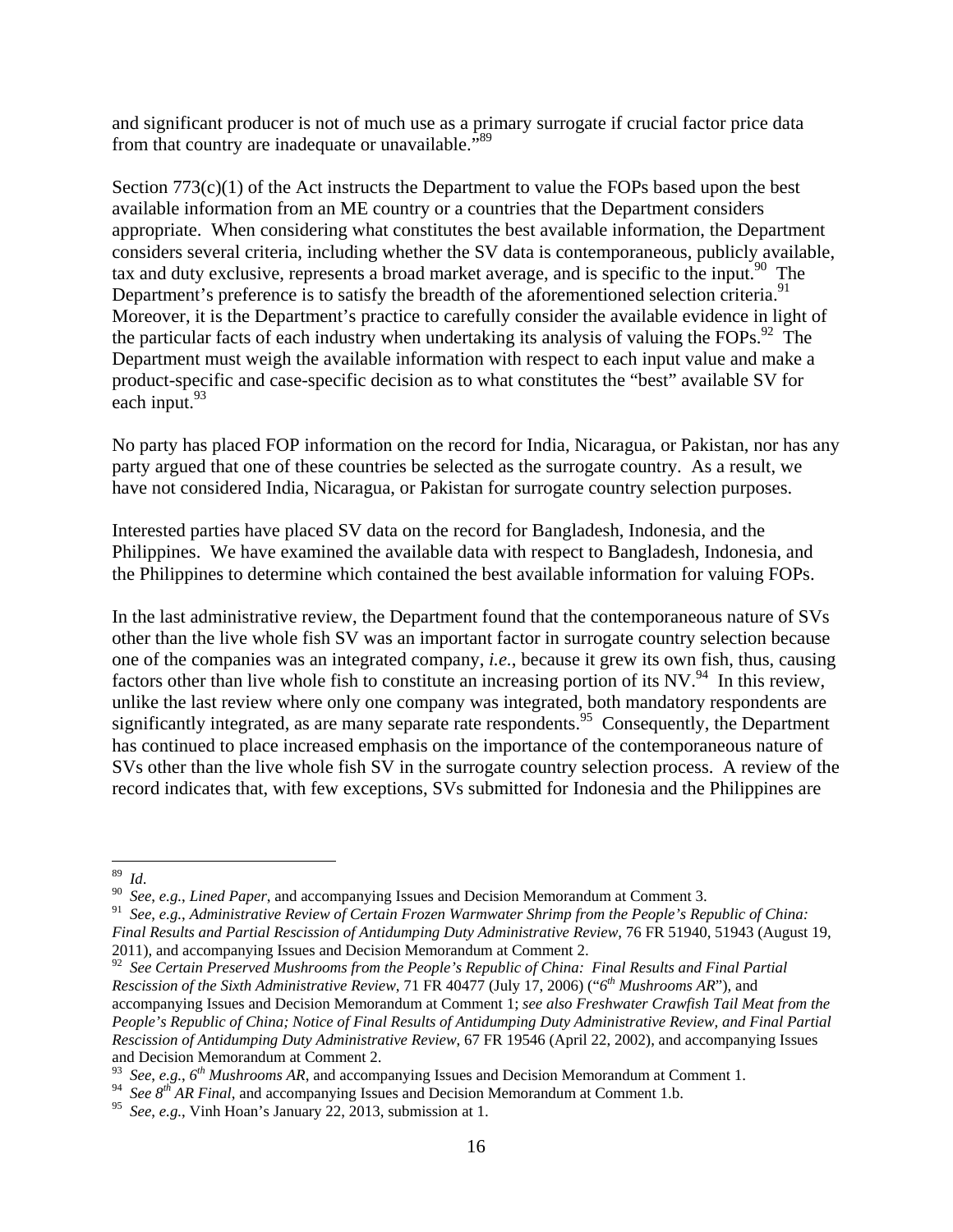contemporaneous with the POR, whereas, the majority of Bangladeshi SVs are not contemporaneous.96

As indicated above, another fact, albeit ancillary, supports choosing Indonesia. There are a limited number of significant producers of live *pangasius* worldwide. As a result, in this unique industry, the Department necessarily is faced with a limited pool of potential countries at a level of economic development comparable to that of the NME with which to value the Respondents' FOPs. Due to this limited pool, data quality becomes an even more critical factor in our surrogate country selection, and consistent with the Act, the Department will use the best available information as long as it satisfies the requirements articulated in section  $773(c)(4)$  of the Act, including being at a level of economic development comparable to that of the NME.

Interested parties have proposed three data sources to value the live whole *pangasius* fish: online data from the Bangladeshi Department of Agriculture Marketing ("*DAM Data*"), a publication by the Indonesian government *Indonesian Aquaculture Statistics* ("*Indonesian AS*"), and a publication by the Philippine government *Philippines Fisheries Statistics* ("*Philippines FS*"). We note that the values submitted in these reviews are identical to the values submitted in the last administrative review, with the exception of the online DAM data, which have been updated to correspond to the POR.

With regard to the Philippines data, consistent with the last review, we note that *Philippines FS* are not as robust as *Indonesian AS* because the quantity of *pangasius* data they represent are small by comparison (72 metric tons ("mt") for the *Philippines FS* data source versus 197,000 mt for the *Indonesian AS* data source, respectively, in 2011), that the data contain few data points, and the data may represent further processed fish.<sup>97</sup> As a result, we find that the *Philippines FS* do not represent a broad market average similar to *Indonesian AS* and because the data include further processed fish, they are not as specific to the input, live whole fish, as *Indonesian AS.98*

With regard to the updated Bangladeshi online *DAM Data*, we note that data are missing for the largest *pangasius* producing district in Bangladesh, Mymensingh, and only 37 percent of districts reported pricing data.99 Consequently, we continue to find that the *DAM Data* represent even less of a broad market average than they did in the last review. Further, credible information has been placed on the record which indicates that a significant portion of the *pangasius* sold in Bangladeshi wholesale markets are dead, and prices for live fish are greater than that of dead fish, which would undervalue the live whole fish  $SV<sup>100</sup>$  Given the large volume of dead fish sold in Bangladeshi markets, and the existence of admitted errors in the data, it is highly probably that dead fish are in the *DAM Datnona* prices. Record evidence indicates that live whole *pangasius* fish is a completely different product from dead *pangasius* fish, the inclusion of which in the DAM Data severely undercuts their specificity to the Respondents' live *pangasius*

<sup>96</sup>*See* Petitioners' May 24, 2013, submission at Exhibits 7 & 24; Respondents' May 24, 2013, submission at 2.a. 97 *See* Petitioners' May 24, 2013, submission at Exhibit 25.

<sup>&</sup>lt;sup>98</sup> See Respondents' June 14, 2013, submission at Exhibit 2.a.<br><sup>99</sup> See Respondents' May 24, 2013, submission at 14.a.<br><sup>99</sup> See, e.g., Petitioners' June 14, 2013, submission at Exhibits 24 & 32. We note that the Responde that they do not purchase dead fish. *See*, *e.g.*, HVG's July 8, 2013, submission at 13; Vinh Hoan's July 12, 2013 submission at 22. Moreover, as noted in the *8th AR Final*, Vinh Hoan reported that it pays less for fish which are sluggish, or near dead. *See 8th AR Final*, and accompanying Issues and Decision Memorandum at Comment 1.c.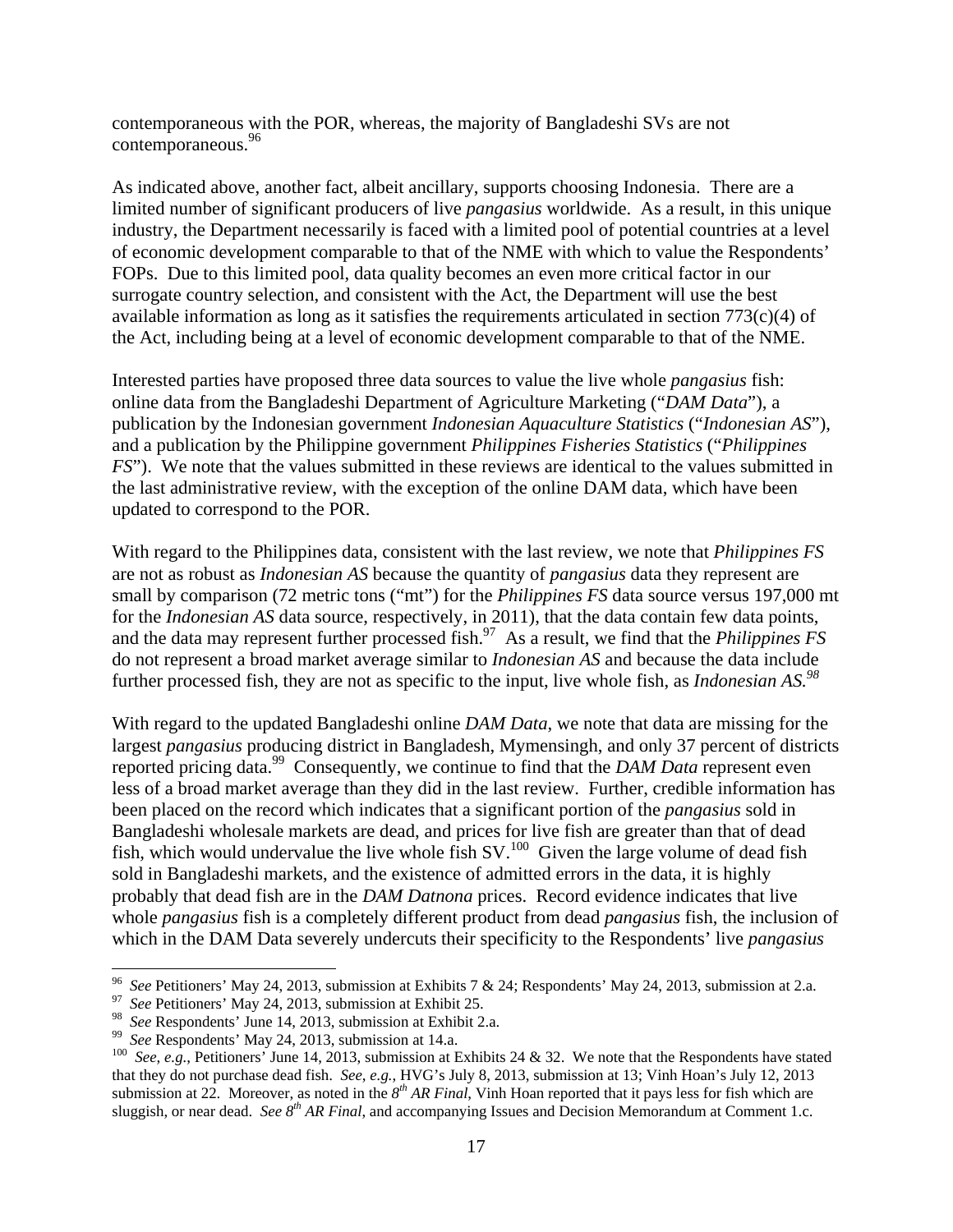fish input. Thus, we find that the *DAM Data*, through their likely inclusion of dead fish, do not represent data that are specific to the Respondents main input, live whole fish. Finally, we do not know how DAM collects or vets the information it publishes, and as admitted by the Respondents, the *DAM Data* contain errors.<sup>101</sup> As a result, we find the *DAM Data* to be unreliable. For the reasons noted above, we regard the Bangladeshi and Philippine data as grossly inadequate.

In contrast to *Philippines FS* and the *DAM Data*, we note that the 2011 *Indonesian AS* data contain data points for 27 of 33 districts in Indonesia, including the largest, which represent a significant quantity of *pangasius*, 197,000 mt. The data are gathered with customized national questionnaires which requests information on specific species, including pangasius, and are meant to capture all-encompassing whole country data.<sup>102</sup> Therefore, we find that the *Indonesian AS* represent a broad-market average. *Indonesian AS* also represent quantities and values of live whole fish because data collectors take specific steps to ensure that the *Indonesian AS* data are specific to whole live fish, which are corroborated by a statement from its director.<sup>103</sup> Moreover, *Indonesian AS* state that they use statistically valid sampling procedures, and that revisions and corrections are made when errors are found.104 As a result, we find the *Indonesian AS* to be reliable. As we concluded in the *8th AR Final*, we similarly find that the *Indonesian AS* represent the best available information with which to value the live whole fish input, as well as the other SVs due to the contemporaneity for almost all of the SV data.

In sum, in light of the record evidence, the Department finds Indonesia to be a reliable source for SVs because Indonesia is at a level of economic development comparable to Vietnam, based on GNI, is a significant producer of comparable merchandise, and has contemporaneous, publicly available, and reliable data. Given the above facts, the Department has selected Indonesia as the primary surrogate country for this review. A detailed explanation of the SVs appears below in the "Normal Value" section of this notice.

## *Date of Sale\*

Pursuant to 19 CFR 351.401(i), the Department starts with a presumption that invoice date is the correct date of sale unless record evidence indicates that the material terms of sale such as price and quantity are established on another date. Golden Quality, HVG, and Vinh Hoan reported the invoice date as the date of sale because they claim that, for their U.S. sales of subject merchandise made during the POR, the material terms of sale were established based on the invoice date. In this case, as the Department found no evidence contrary to their claims that invoice date was the appropriate date of sale, the Department used invoice date as the date of sale for these preliminary results in accordance with 19 CFR  $351.401(i).^{105}$ 

<sup>101</sup> *See* Memorandum to the File, from Paul Walker, Case Analyst, "Ninth Administrative Review, and Aligned New Shipper Review, of Certain Frozen fish Fillets from the Socialist Republic of Vietnam: Surrogate Value Source Documents," dated concurrently with this notice.<br><sup>102</sup> See Petitioners' May 24, 2013, submission at Exhibit 9.a.

<sup>&</sup>lt;sup>103</sup> *Id.* at Exhibit 9.c.<br><sup>104</sup> *Id.* at Exhibit 9.<br><sup>104</sup> *Id.* at Exhibit 9.<br><sup>105</sup> *See, e.g., Notice of Final Determination of Sales at Less Than Fair Value and Negative Final Determination of Critical Circumstances: Certain Frozen and Canned Warmwater Shrimp from Thailand*, 69 FR 76918 (December 23, 2004), and accompanying Issues and Decision Memorandum at Comment 10.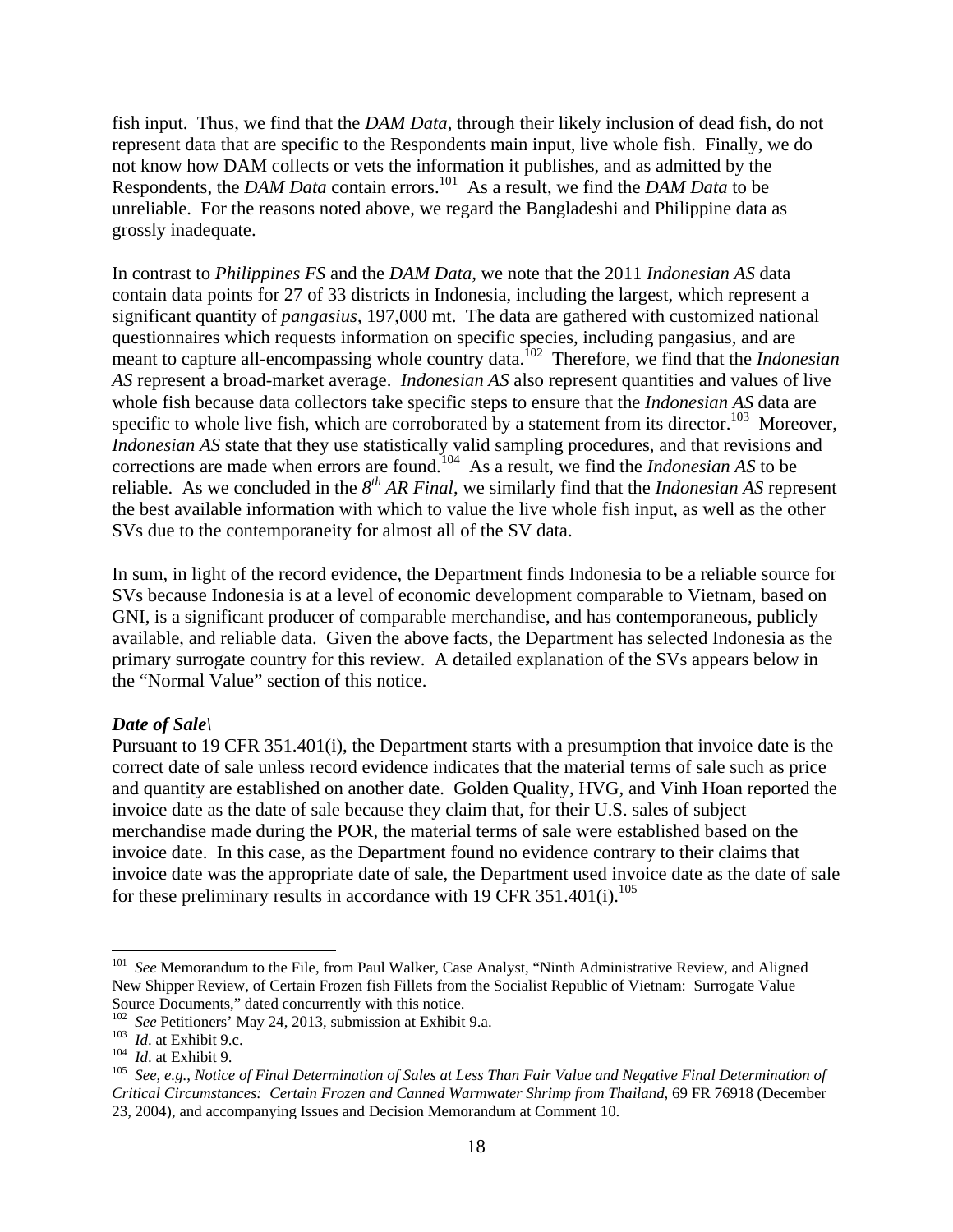#### *Determination of Comparison Method*

Pursuant to 19 CFR 351.414(c)(1), the Department calculates individual dumping margins by comparing weighted-average NVs to weighted-average EPs or constructed export prices ("CEPs") (the average-to-average ("A-A") method) unless the Secretary determines that another method is appropriate in a particular situation. In AD investigations, the Department examines whether to compare weighted-average NVs to the EPs or CEPs of individual transactions (the average-to-transaction ("A-T") method) as an alternative comparison method using an analysis consistent with section  $777A(d)(l)(B)$  of the Act. Although section  $777A(d)(l)(B)$  of the Act does not strictly govern the Department's examination of this question in the context of administrative reviews, the Department finds that the issue arising under 19 CFR 351.414(c)(1) in administrative reviews is, in fact, analogous to the issue in AD investigations.<sup>106</sup> In recent investigations, the Department applied a "differential pricing" analysis for determining whether application of A-T comparisons is appropriate in a particular situation pursuant to 19 CFR  $351.414(c)(1)$  and consistent with section  $777A(d)(1)(B)$  of the Act.<sup>107</sup> The Department finds the differential pricing analysis used in those recent investigations may be instructive for purposes of examining whether to apply an alternative comparison method in this administrative review. The Department will continue to develop its approach in this area based on comments received in this and other proceedings, and on the Department's additional experience with addressing the potential masking of dumping that can occur when the Department uses the A-A method in calculating weighted-average dumping margins. 108

The differential pricing analysis used in these preliminary results requires a finding of a pattern of EPs (or CEPs) for comparable merchandise that differs significantly among purchasers, regions, or time periods. If such a pattern is found, then the differential pricing analysis evaluates whether such differences can be taken into account when using the A-A method to calculate the weighted-average dumping margin. The differential pricing analysis used here evaluates all purchasers, regions, and time periods to determine whether a pattern of prices that differ significantly exists. The analysis incorporates default group definitions for purchasers, regions, time periods, and comparable merchandise. Purchasers are based on the reported consolidated customer code. Regions are defined using the reported destination code (*e.g.*, zip codes or cities) and are grouped into regions based upon standard definitions published by the U.S. Census Bureau. Time periods are defined by the quarter within the POR being examined

<sup>&</sup>lt;sup>106</sup> *See Ball Bearings and Parts Thereof from France, Germany, and Italy: Final Results of Antidumping Duty Administrative Reviews; 2010–2011, 77 FR 73415 (December 10, 2012).* 

<sup>&</sup>lt;sup>107</sup> Public versions of the following memoranda have been added to the record of this case: Memoranda to Paul Piquado, Assistant Secretary for Import Administration, from Abdelali Elouaradia, Director of AD/CVD Operations Office 4, "Less Than Fair Value Investigation of Xanthan Gum from Austria: Post-Preliminary Analysis and Calculation Memorandum;" "Less Than Fair Value Investigation of Xanthan Gum from the People's Republic of China: Post-Preliminary Analysis and Calculation Memorandum for Neimenggu Fufeng Biotechnologies Co., Ltd. (aka Inner Mongolia Fufeng Biotechnologies Co., T Jd.) and Shandong Fufeng Fermentation Co., Ltd.;" and "Less Than Fair Value Investigation of Xanthan Gum from the People's Republic of China: Post-Preliminary Analysis and Calculation Memorandum for Deosen Biochemical Ltd," all dated March 4, 2013. *See* Memorandum to the File, from Paul Walker, Case Analyst, "Ninth Administrative Review, and Aligned New Shipper Review, of Certain Frozen fish Fillets from the Socialist Republic of Vietnam: Surrogate Value Source Documents," dated concurrently with this notice.

<sup>&</sup>lt;sup>108</sup> As noted above, differential pricing was used in recent investigations. It was also used in the recent AD administrative review of polyester staple fiber from Taiwan. *See Polyester Staple Fiber from Taiwan: Preliminary Results of Antidumping Duty Administrative Review; 2011-2012*, 78 FR 17637 (March 22, 2013).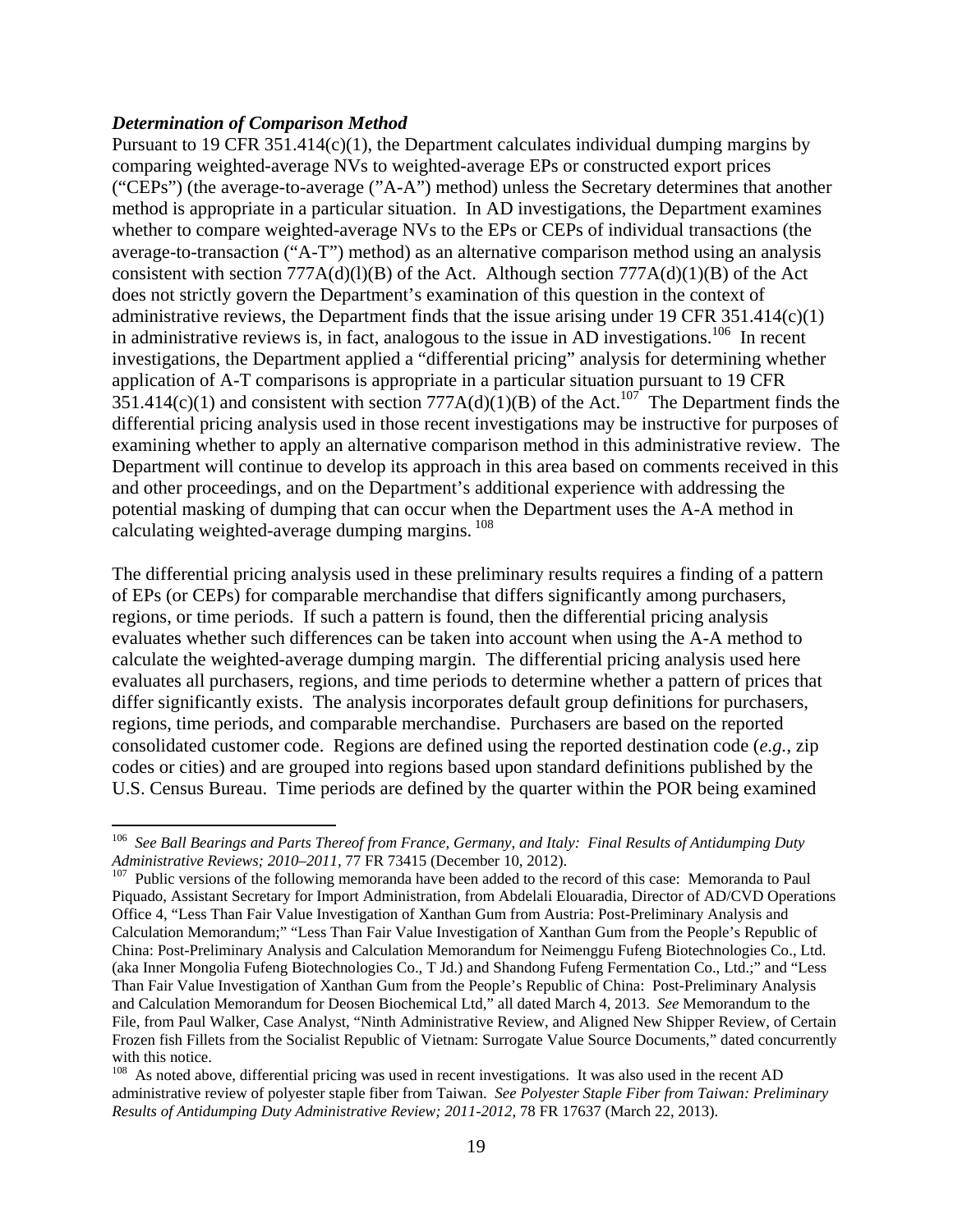based upon the reported date of sale. For purposes of analyzing sales transactions by purchaser, region and time period, comparable merchandise is considered using the product control number and any characteristics of the sales, other than purchaser, region and time period, that the Department uses in making comparisons between EP (or CEP) and NV for the individual dumping margins. $109$ 

In the first stage of the differential pricing analysis used here, the "Cohen's *d* test" is applied. The Cohen's *d* test is a generally recognized statistical measure of the extent of the difference between the mean of a test group and the mean of a comparison group. First, for comparable merchandise, the Cohen's *d* test is applied when the test and comparison groups of data each have at least two observations, and when the sales quantity for the comparison group accounts for at least five percent of the total sales quantity of the comparable merchandise. Then, the Cohen's *d* coefficient is calculated to evaluate the extent to which the net prices to a particular purchaser, region or time period differ significantly from the net prices of all other sales of comparable merchandise. The extent of these differences can be quantified by one of three fixed thresholds defined by the Cohen's *d* test: small, medium or large. Of these thresholds, the large threshold provides the strongest indication that there is a significant difference between the means of the test and comparison groups, while the small threshold provides the weakest indication that such a difference exists. For this analysis, the difference was considered significant if the calculated Cohen's *d* coefficient is equal to or exceeds the large (*i.e.*, 0.8) threshold.

Next, the "ratio test" assesses the extent of the significant price differences for all sales as measured by the Cohen's *d* test. If the value of sales to purchasers, regions, and time periods that pass the Cohen's *d* test account for 66 percent or more of the value of total sales, then the identified pattern of prices that differ significantly supports the consideration of the application of the A-T method to all sales as an alternative to the A-A method. If the value of sales to purchasers, regions, and time periods that pass the Cohen's *d* test accounts for more than 33 percent and less than 66 percent of the value of total sales, then the results support consideration of the application of an A-T method to those sales identified as passing the Cohen's *d* test as an alternative to the A-A method, and application of the A-A method to those sales identified as not passing the Cohen's *d* test. If 33 percent or less of the value of total sales passes the Cohen's *d* test, then the results of the Cohen's *d* test do not support consideration of an alternative to the A-A method.

If both tests in the first stage (*i.e.*, the Cohen's *d* test and the ratio test) demonstrate the existence of a pattern of prices that differ significantly such that an alternative comparison method should be considered, then in the second stage of the differential pricing analysis, we examine whether using only the A-A method can appropriately account for such differences. In considering this question, the Department tests whether using an alternative method, based on the results of the Cohen's *d* and ratio tests described above, yields a meaningful difference in the weightedaverage dumping margin as compared to that resulting from the use of the A-A method only. If the difference between the two calculations is meaningful, this demonstrates that the A-A

<sup>109</sup> *See* Memorandum to the File, from Paul Walker, Case Analyst, "Ninth Administrative Review, and Aligned New Shipper Review, of Certain Frozen fish Fillets from the Socialist Republic of Vietnam: Surrogate Value Source Documents," dated concurrently with this notice.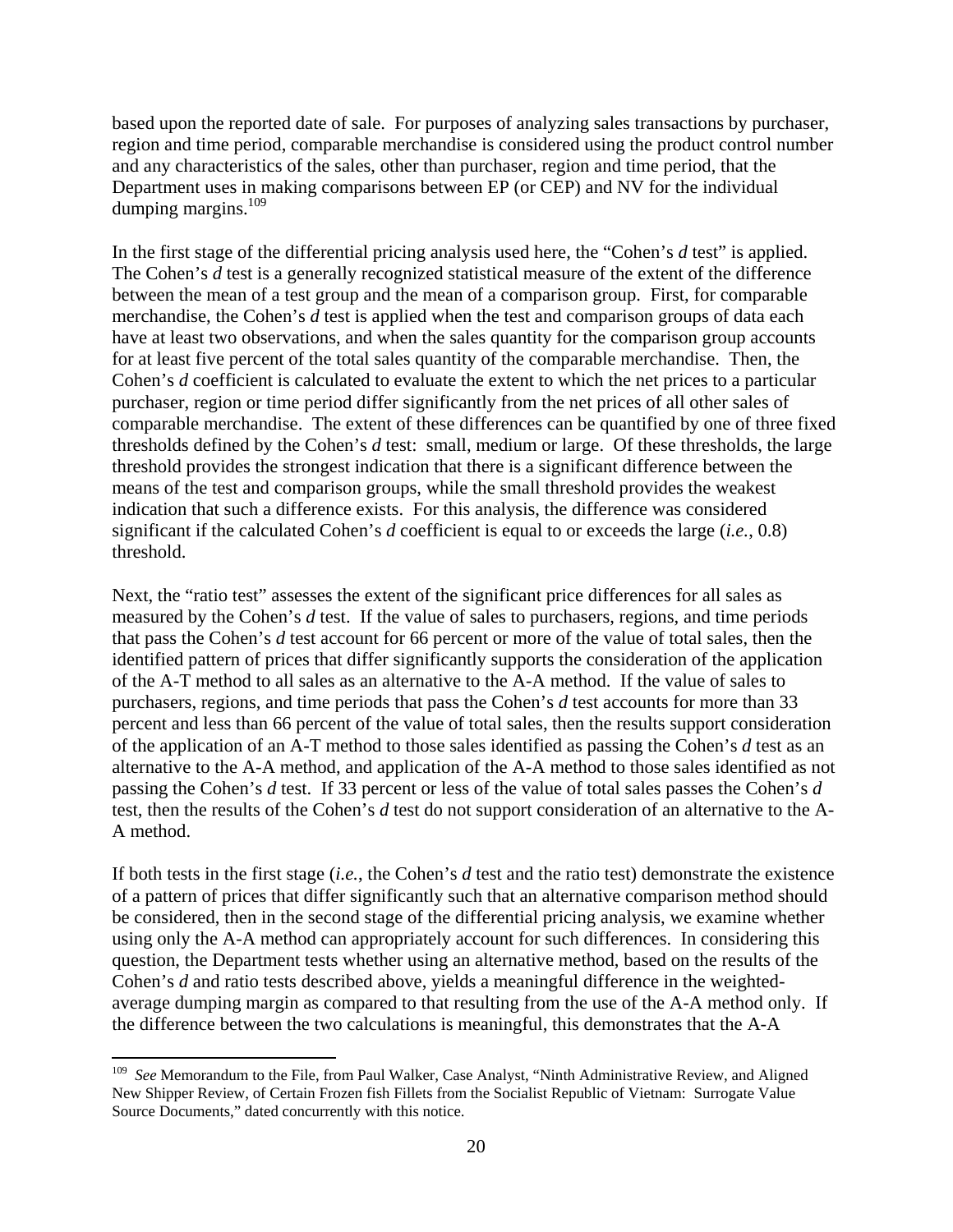method cannot account for differences such as those observed in this analysis, and, therefore, an alternative method would be appropriate. A difference in the weighted-average dumping margins is considered meaningful if (1) there is a 25 percent relative change in the weightedaverage dumping margin between the A-A method and the appropriate alternative method where both rates are above the *de minimis* threshold, or (2) the resulting weighted-average dumping margin moves across the *de minimis* threshold.

Interested parties may present arguments in relation to the above-described differential pricing approach used in these preliminary results, including arguments for modifying the group definitions used in this proceeding.

## *Results of the Differential Pricing Analysis*

For HVG, based on the results of the differential pricing analysis, the Department finds that the value of U.S. sales passing the Cohen's *d* test is pervasive (*i.e.*, greater than 66 percent) such that we should consider as an alternative comparison method applying the average-to-transaction method to a portion of U.S. sales. $110$  However, the Department determines that the A-A method can appropriately account for such differences because there is no meaningful difference between the weighted-average dumping margin calculated using the A-A method and when using the alternative method.<sup>111</sup> Accordingly, the Department has determined to use the A-A method in making comparisons of EP (or CEP) and NV for  $HVG<sup>112</sup>$ 

For Golden Quality, because it only had one sale under review, there are no comparisons to be made with regard to the differential pricing analysis.<sup>113</sup>

For Vinh Hoan, based on the results of the differential pricing analysis, the Department finds that the value of U.S. sales passing the Cohen's *d* test is substantial (*i.e.*, between 33 percent and 66 percent) such that we should consider as an alternative comparison method applying the averageto-transaction method to a portion of U.S. sales.<sup>114</sup> However, the Department determines that the A-A method can appropriately account for such differences because there is no meaningful difference between the weighted-average dumping margin calculated using the A-A method and when using the alternative method.<sup>115</sup> Accordingly, the Department has determined to use the A-A method in making comparisons of EP (or CEP) and NV for Vinh Hoan.<sup>116</sup>

 <sup>110</sup> See Hung Vuong Group Preliminary Analysis Memorandum, dated concurrently with this notice ("HVG Analysis Memo") at 18-20.<br> $\frac{111}{11}$  *Id.* 

<sup>&</sup>lt;sup>112</sup> In these preliminary results, the Department applied the weighted-average dumping margin calculation method adopted in *Antidumping Proceedings: Calculation of the Weighted-Average Dumping Margin and Assessment Rate in Certain Antidumping Duty Proceedings; Final Modification*, 77 FR 8101 (February 14, 2012) ("*Final Modification for Reviews*"). In particular, the Department compared monthly weighted-average CEPs with monthly

weighted-average NVs and granted offsets for non-dumped comparisons in the calculation of the weighted-average dumping margin.

<sup>&</sup>lt;sup>113</sup> See Golden Quality Preliminary Analysis Memorandum, dated concurrently with this notice ("Golden Quality Analysis Memo") at 9.

<sup>&</sup>lt;sup>114</sup> See Vinh Hoan Preliminary Analysis Memorandum, dated concurrently with this notice ("Vinh Hoan Analysis Memo") at 13-14.<br> $\frac{115}{115}$  *Id.* at 1.

<sup>&</sup>lt;sup>116</sup> *See Final Modification for Reviews*, 77 FR at 8101.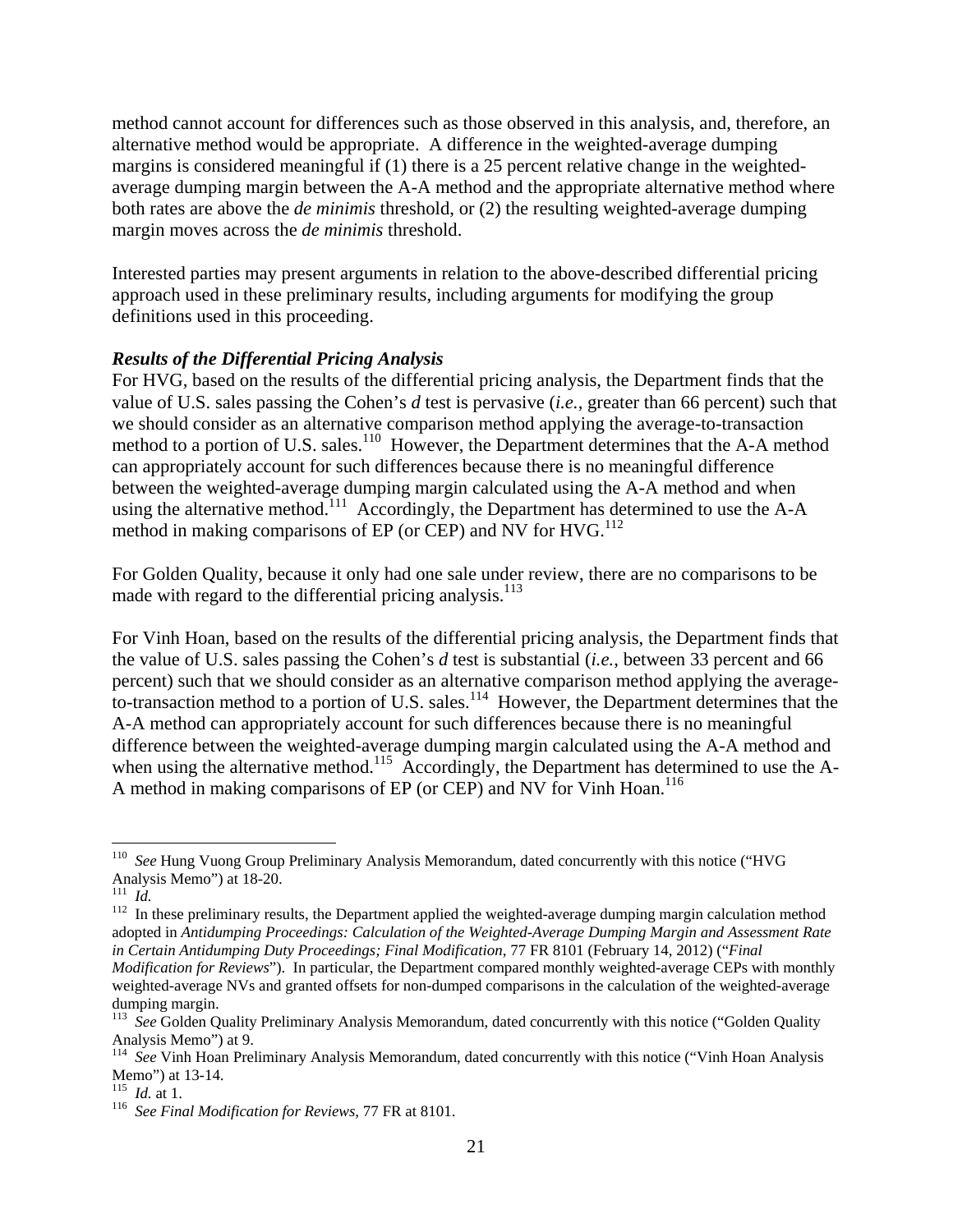## *Comparisons to Normal Value*

To determine whether the Respondents' sales of subject merchandise were made at less than fair value, we compared their EP, or CEP, to NV in accordance with section 777A(d)(2) of the Act as described below in the "Export Price" and "Constructed Export Price" and "Normal Value" sections of this memorandum. In these preliminary results, the Department applied the A-to-A comparison methodology adopted in the *Final Modification for Reviews*. In particular, the Department compared monthly, weighted-average EPs with monthly, weighted-average NVs, and granted offsets for non-dumped comparisons in the calculation of the weighted-average dumping margin.

# *U.S. Price*

a. Export Price

Pursuant to section 772(a) of the Act, EP is "the price at which subject merchandise is first sold (or agreed to be sold) before the date of importation by the producer or exporter of the subject merchandise outside of the United States to an unaffiliated purchaser in the United States or to an unaffiliated purchaser for exportation to the United States," as adjusted under section 772(c) of the Act. In accordance with section 772(a) of the Act, the Department calculated EP for all sales to the United States for Golden Quality, and EP for some sales by HVG, and Vinh Hoan because the first sale to an unaffiliated party was made before the date of importation and the use of CEP was not otherwise warranted on those sales. The Department calculated EP based on the sales price to unaffiliated purchasers in the United States. In accordance with section  $772(c)(2)(A)$  of the Act, as appropriate, the Department deducted from the sales price certain foreign inland freight, brokerage and handling ("B&H"), and international movement costs. Because the inland freight and B&H services were either provided by a NME vendor or paid for using an NME currency, the Department based the deduction of these charges on  $SVs$ <sup>117</sup>. For international freight provided by an ME provider and paid in U.S. dollars, the Department used the actual cost per kg of the freight. $^{118}$ 

# b. Constructed Export Price

Pursuant to section 772(b) of the Act, CEP is "the price at which the subject merchandise is first sold (or agreed to be sold) in the United States before or after the date of importation by or for the account of the producer or exporter of such merchandise or by a seller affiliated with the producer or exporter, to a purchaser not affiliated with the producer or exporter," as adjusted under section 772(c) and (d) of the Act. For some of HVG's and Vinh Hoan's sales, the Department based U.S. price on CEP in accordance with section 772(b) of the Act, because sales were made on behalf of the Vietnam-based company by a U.S. affiliate to unaffiliated purchasers in the United States. For these sales, the Department based CEP on prices to the first unaffiliated purchaser in the United States. Where appropriate, the Department made deductions from the starting price (gross unit price) for foreign movement expenses, international movement expenses, U.S. movement expenses, and appropriate selling adjustments, in accordance with section  $772(c)(2)(A)$  of the Act.

 <sup>117</sup> See Prelim SV Memo for details regarding the SVs for movement expenses.<br><sup>118</sup> See Vinh Hoan's April 22, 2013, submission at 2.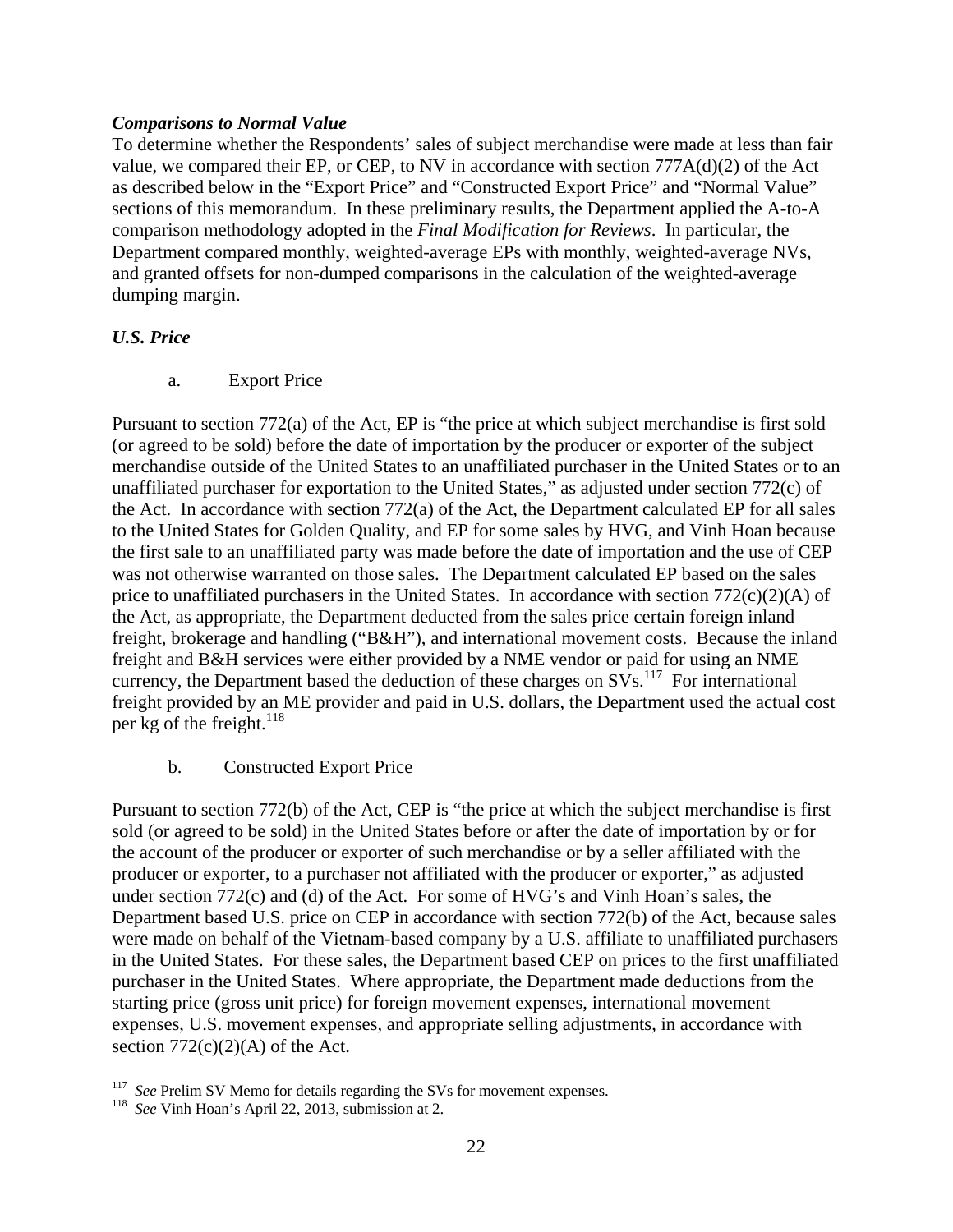In accordance with section  $772(d)(1)$  of the Act, the Department also deducted those selling expenses associated with economic activities occurring in the United States. The Department deducted, where appropriate, commissions, inventory carrying costs, interest revenue, credit expenses, warranty expenses, and indirect selling expenses. Where foreign movement expenses, international movement expenses, or U.S. movement expenses were provided by NME service providers or paid for in an NME currency, the Department valued these services using SVs (*see* "Factor Valuations" section below for further discussion). For those expenses that were provided by an ME provider and paid for in an ME currency, the Department used the reported expense. Due to the proprietary nature of certain adjustments to U.S. price, for a detailed description of all adjustments made to U.S. price for each company, *see* the company-specific analysis memoranda, dated concurrently with these preliminary results.

#### *Normal Value*

Section 773(c)(1) of the Act provides that the Department shall determine NV using an FOP methodology if: (1) the merchandise is exported from an NME country; and (2) the information does not permit the calculation of NV using home-market prices, third-country prices, or constructed value under section 773(e) of the Act. When determining NV in an NME context, the Department will base NV on FOPs because the presence of government controls on various aspects of these economies renders price comparisons and the calculation of production costs invalid under our normal methodologies. The Department's questionnaire requires that the respondents provide information regarding the weighted-average FOPs across all of the companies' plants and suppliers that produce the merchandise under consideration, not just the FOPs from a single plant or supplier.<sup>119</sup> This methodology ensures that the Department's calculations are as accurate as possible. $120$ 

The Department calculated NV based on FOPs in accordance with sections  $773(c)(3)$  and (4) of the Act and 19 CFR 351.408(c). Under section 773(c)(3) of the Act, FOPs used by the Respondents in the production of frozen fish fillets include, but are not limited to, (1) hours of labor required; (2) quantities of raw materials employed; (3) amounts of energy and other utilities consumed; and (4) representative capital costs.<sup>121</sup> The Department based NV on the Respondents' reported FOPs for materials, energy, and labor.

#### *Factor Valuations*

In accordance with section 773(c) of the Act, for subject merchandise produced by the Respondents, the Department calculated NV based on the FOPs reported by these companies for the POR. The Department used Indonesian import data and other publicly available Indonesian sources in order to calculate SVs. To calculate NV, the Department multiplied the reported perunit FOP quantities by publicly available SVs. The Department's practice when selecting the best available information for valuing FOPs is to select, to the extent practicable, SVs which are

 $119$  See the Department's original antidumping duty questionnaire, dated February 27, 2013, at Section D.

<sup>&</sup>lt;sup>120</sup> See, e.g., Final Determination of Sales at Less Than Fair Value and Critical Circumstances: Certain Malleable *Iron Pipe Fittings from the People's Republic of China*, 68 FR 61395 (October 28, 2003), and accompanying Issues and Decision Memorandum at Comment 19.

<sup>121</sup> *See*, *e.g.*, Golden Quality's December 10, 2012, submission at Exhibit d-1.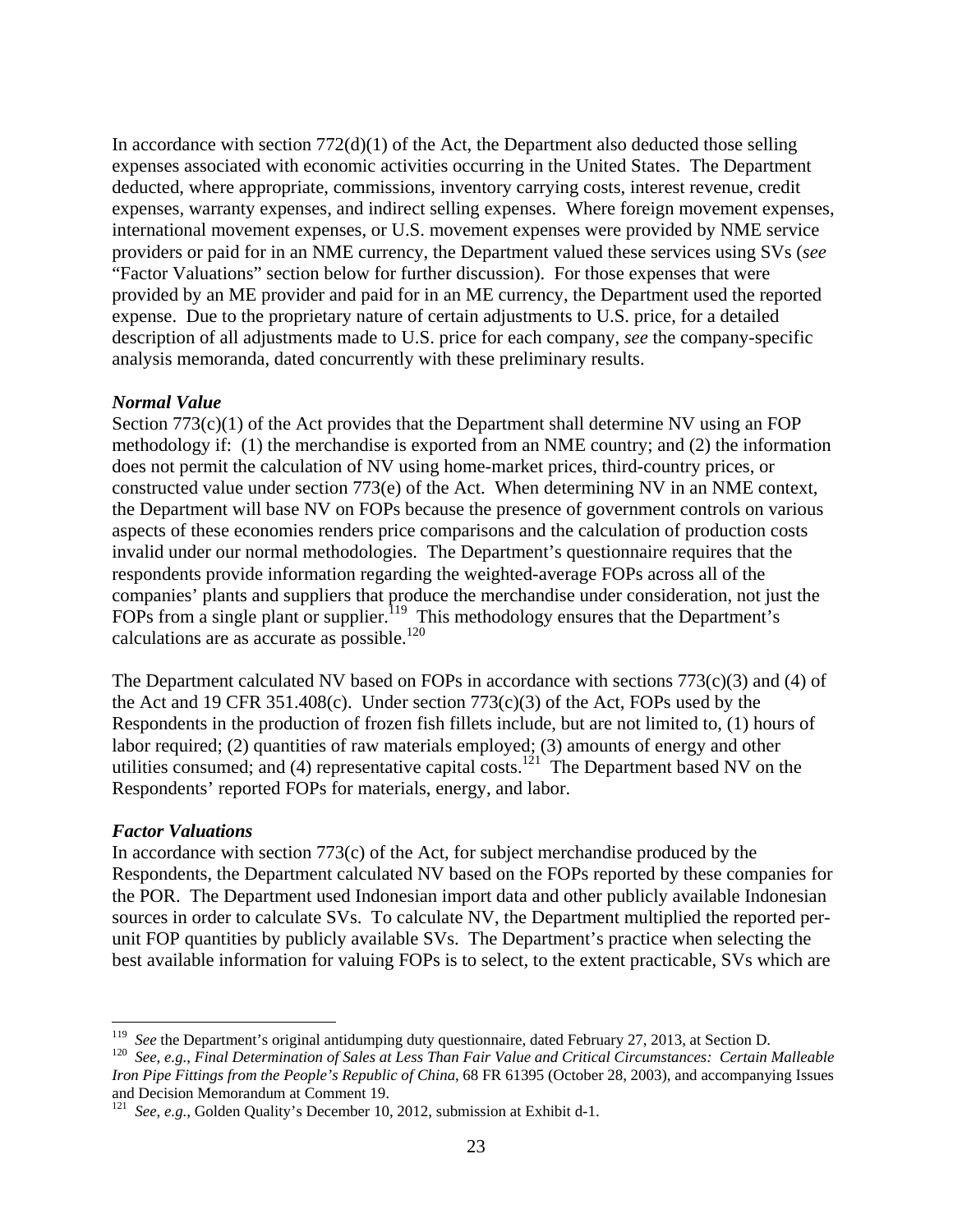product-specific, representative of a broad market average, publicly available, contemporaneous with the POR, and exclusive of taxes and duties. $122$ 

As appropriate, the Department adjusted input prices by including freight costs to render them delivered prices. Specifically, the Department added to Indonesian import SVs a surrogate freight cost using the shorter of the reported distance from the domestic supplier to the factory or the distance from the nearest seaport to the factory where it relied on an import value. This adjustment is in accordance with the decision of the Federal Circuit in *Sigma Corp. v. United States*, 117 F.3d 1401, 1408 (Fed. Cir. 1997). Additionally, where necessary, the Department adjusted SVs for inflation and exchange rates, taxes, and converted all applicable FOPs to a perkg basis.

Furthermore, with regard to the Indonesian import-based SVs, we have disregarded import prices that we have reason to believe or suspect may be subsidized. We have reason to believe or suspect that prices of inputs from India, South Korea, and Thailand may have been subsidized because we have found in other proceedings that these countries maintain broadly available, nonindustry-specific export subsidies.123 Therefore, it is reasonable to infer that all exports to all markets from these countries may be subsidized.<sup>124</sup> Further, guided by the legislative history, it is the Department's practice not to conduct a formal investigation to ensure that such prices are not subsidized.<sup>125</sup> Rather, the Department bases its decision on information that is available to it at the time it makes its determination. Additionally, consistent with our practice, we disregarded prices from NME countries and excluded imports labeled as originating from an "unspecified" country from the average value because the Department could not be certain that they were not from either an NME country or a country with general export subsidies.<sup>126</sup> Therefore, we have not used prices from these countries either in calculating the Indonesian import-based SVs or in calculating ME input values.

Pursuant to 19 CFR 351.408(c)(1), when a respondent sources inputs from an ME supplier in meaningful quantities (*i.e.*, not insignificant quantities) and pays in an ME currency, the Department uses the actual price paid by the respondent to value those inputs, except when

<sup>122</sup> *See*, *e.g.*, *Electrolytic Manganese Dioxide from the People's Republic of China: Final Determination of Sales at Less Than Fair Value*, 73 FR 48195 (August 18, 2008), and accompanying Issues and Decision Memorandum at Comment 2.

<sup>123</sup> *See*, *e.g.*, *Carbazole Violet Pigment 23 from India: Final Results of the Expedited Five-year (Sunset) Review of the Countervailing Duty Order*, 75 FR 13257 (March 19, 2010), and accompanying Issues and Decision Memorandum at 4-5; *Corrosion-Resistant Carbon Steel Flat Products from the Republic of Korea: Final Results of Countervailing Duty Administrative Review*, 74 FR 2512 (January 15, 2009), and accompanying Issues and Decision Memorandum at 17, 19-20.

<sup>124</sup> *See Notice of Final Determination of Sales at Less Than Fair Value and Negative Final Determination of Critical Circumstances: Certain Color Television Receivers from the People's Republic of China*, 69 FR 20594 (April 16, 2004), and accompanying Issues and Decision Memorandum at Comment 7.<br><sup>125</sup> *See* Conference Report to the 1988 Omnibus Trade & Competitiveness Act, H.R. Rep. No. 100-576, at 590

<sup>(1988);</sup> *see also Preliminary Determination of Sales at Less Than Fair Value and Postponement of Final Determination: Coated Free Sheet Paper from the People's Republic of China*, 72 FR 30758, 30763 (June 4, 2007), unchanged in *Final Determination of Sales at Less Than Fair Value: Coated Free Sheet Paper from the People's Republic of China, 72 FR 60632 (October 25, 2007).*<br><sup>126</sup> *See Notice of Preliminary Determination of Sales at Less Than Fair Value and Postponement of Final* 

*Determination: Chlorinated Isocyanurates from the People's Republic of China*, 69 FR 75294, 75300 (December 16, 2004), unchanged in *Notice of Final Determination of Sales at Less Than Fair Value: Chlorinated Isocyanurates from the People's Republic of China*, 70 FR 24502 (May 10, 2005) ("*Isos*").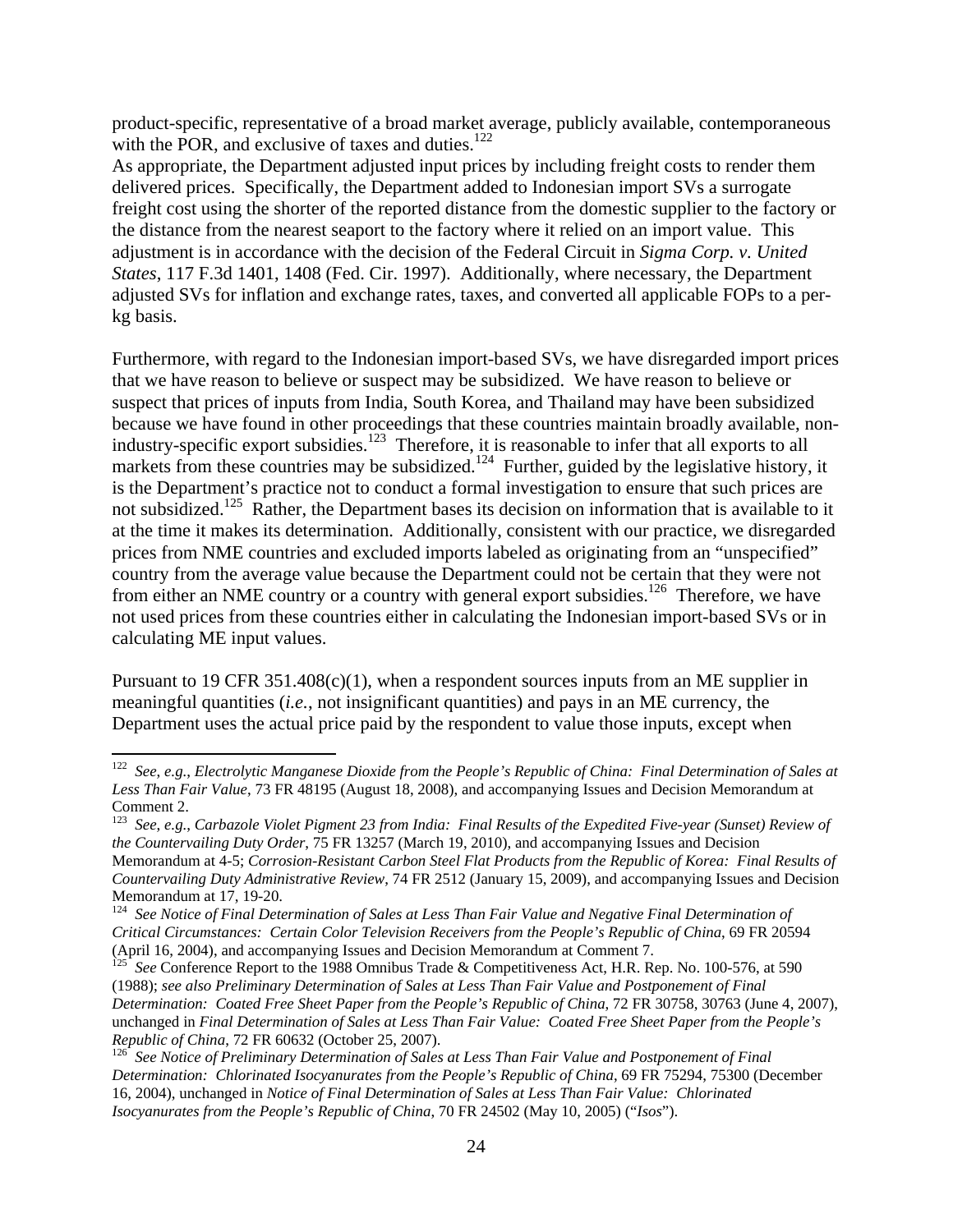prices may have been distorted by findings of dumping and/or subsidization.<sup>127</sup> Where the Department finds ME purchases to be of significant quantities (*i.e.*, 33 percent or more), in accordance with our statement of policy as outlined in *Antidumping Methodologies: Market Economy Inputs*,<sup>128</sup>, the Department uses the actual purchase prices to value the inputs. Information reported by Vinh Hoan and HVG demonstrate that certain inputs were sourced from an ME country and paid for in ME currencies.<sup>129</sup> The information reported by Vinh Hoan and HVG also demonstrates that such inputs were purchased in significant quantities (*i.e.*, 33 percent or more) from ME suppliers.<sup>130</sup> As a consequence, the Department has used the Respondents' actual ME purchase prices to value these inputs. Where appropriate, freight expenses were added to the ME price of the input. $^{131}$ 

The Department used Indonesian Import Statistics from the *Global Trade Atlas* ("*GTA*") to value certain raw materials, certain energy inputs, and packing material inputs that the Respondents used to produce subject merchandise during the POR, except where listed below.

We valued electricity and water using values from Indonesian utilities. Specifically, we valued electricity using an average value from an Indonesian electricity company, PT PLN (Persero). We valued water using a value from an Indonesian water utility, Pam Jaya, specifically tariff IV-B for food factories.<sup>132</sup>

We valued brokerage and handling ("B&H") using a price list of export procedures necessary to export a standardized cargo of goods in Indonesia. The price list is compiled based on a survey case study of the procedural requirements for trading a standard shipment of goods by ocean transport in Indonesia that is published in *Doing Business 2012: Indonesia* by the World Bank.<sup>133</sup>

We used Indonesian transport information in order to value the freight-in cost of the raw materials. The Department determined the best available information for valuing truck freight to be from *Doing Business 2012: Indonesia*. This World Bank report gathers information concerning the distance and cost to transport products in a 20-foot container from the largest city in Indonesia to the nearest seaport. We calculated the per-unit inland freight costs using the distance from Jakarta, to the nearest seaport. We calculated a per-kg, per-kilometer surrogate inland freight rate based on the methodology used by the World Bank. The Department determined the best available information for valuing boat freight to be a rate published by the Indonesian freight forwarder, PT. Mantap Abiah Abadi. Rates were given on a per cubic meter

<sup>&</sup>lt;sup>127</sup> See, e.g., Antidumping Duties; Countervailing Duties; Final Rule, 62 FR 27296, 27366 (May 19, 1997).<br><sup>128</sup> See Antidumping Methodologies: Market Economy Inputs, Expected Non-Market Economy Wages, Duty *Drawback; and Request for Comments*, 71 FR 61716, 61717-61718 (October 19, 2006) ("*Antidumping* 

*Methodologies: Market Economy Inputs*").

<sup>&</sup>lt;sup>130</sup> Id. Because this case was initiated before September 3, 2013, the ME input threshold is 33 percent percent. In future reviews, this threshold will be 85 percent. *See Use of Market Economy Input Prices in Nonmarket Economy Proceedings*, 78 FR 46799 (August 2, 2013).<br><sup>131</sup> *See* Vinh Hoan's April 22, 2013, Section D submission at 11 and Exhibit 9.<br><sup>132</sup> For more information on the electricity and water SV calculations, *see* the Prelim SV Me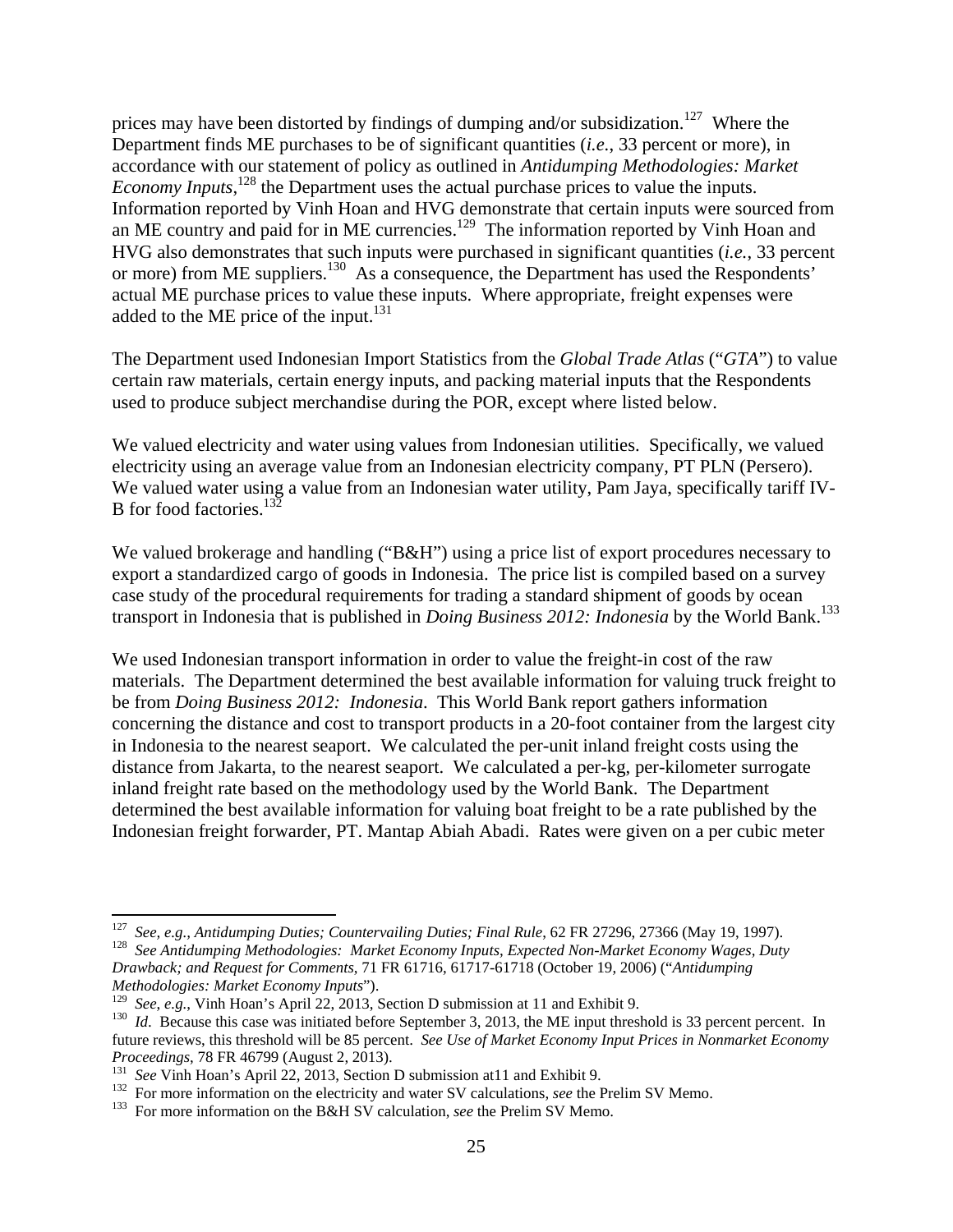basis, by city. We calculated a per-kg, per-kilometer surrogate boat freight rate using this data.134

On June 21, 2011, the Department revised its methodology for valuing the labor input in NME AD proceedings.135 In *Labor Methodologies*, the Department determined that the best methodology to value the labor input is to use industry-specific labor rates from the primary surrogate country. Additionally, the Department determined that the best data source for industry-specific labor rates is Chapter 6A from the International Labor Organization's ("ILO") *Yearbook of Labor Statistics* ("*ILO Yearbook*"), however, the Department notes that Chapter 6A does not contain recent Indonesian labor data from the *ILO Yearbook*. Therefore, for the preliminary results, the Department relied on 2008 data reported by Indonesia in Chapter 5B of the *ILO Yearbook*. 136 In other proceedings where the Department selected Indonesian as the primary surrogate country, we similarly have relied upon data from Chapter 5B of the *ILO Yearbook*. 137 The Department further finds the two-digit description under ISIC-Revision 3 ("15-Manufacture of Food Products and Beverages") to be specific to the industry being examined and is, therefore, derived from industries that produce comparable merchandise. Accordingly, relying on Chapter 5B of the *ILO Yearbook*, the Department calculated the labor input using total labor data reported by Indonesia to the ILO, in accordance with section  $773(c)(4)$  of the Act.<sup>138</sup> Because these data reflect direct compensation and bonuses and none of the indirect costs reflected in the Chapter 6A data, we found that the facts and information on the record do not warrant or permit an adjustment to the surrogate financial statements.<sup>139</sup>

The Department's criteria for choosing surrogate financial statements from which we derive the financial ratios are the availability of contemporaneous financial statements, comparability to the respondent's experience, and publicly available information.<sup>140</sup> Moreover, for valuing factory overhead, selling, general and administrative expenses ("SG&A"), and profit, the Department normally will use non-proprietary information gathered from producers of identical or comparable merchandise in the surrogate country.<sup>141</sup> In addition, the CIT has held that in the selection of surrogate producers, the Department may consider how closely the surrogate

<sup>&</sup>lt;sup>134</sup> For more information on the truck and boat freight SV calculations, see the Prelim SV Memo.

<sup>&</sup>lt;sup>135</sup> See Antidumping Methodologies in Proceedings Involving Non-Market Economies: Valuing the Factor of *Production: Labor*, 76 FR 36092 (June 21, 2011) ("*Labor Methodologies*").<br><sup>136</sup> For more information on the labor SV calculations, *see* the Prelim SV Memo.<br><sup>137</sup> See Certain Oil Country Tubular Goods from the People's R

*Duty Administrative Review; 2010-2011*, 77 FR 74644 (December 17, 2012), and accompanying Issues and Decision Memorandum at Comment 6.

<sup>138</sup> *See Labor Methodologies*, 76 FR at 36094, n.11; *see also Small Diameter Graphite Electrodes from the People's Republic of China: Preliminary Results and Partial Rescission of Administrative Review*, 77 FR 13284, 13292-93 (March 6, 2012) (relying upon national data reported by ILO Chapter 6A in the absence of Chapter 6A industryspecific data), unchanged in *Small Diameter Graphite Electrodes from the People's Republic of China: Final Results of Administrative Review*, 77 FR 40854 (July 11, 2012).

<sup>139</sup> *See*, *e.g.*, *Glycine from the People's Republic of China: Preliminary Results of Antidumping Duty Administrative Review and Partial Rescission of Antidumping Duty Administrative Review*¸ 77 FR 21738, 21743 (April 11, 2012), unchanged in *Glycine from the People's Republic of China: Final Results of Antidumping Duty* 

<sup>&</sup>lt;sup>140</sup> See, e.g., Isos, and accompanying Issues and Decision Memorandum at Comment 3.<br><sup>141</sup> See, e.g., Sawblades, and accompanying Issues and Decision Memorandum at Comment 2.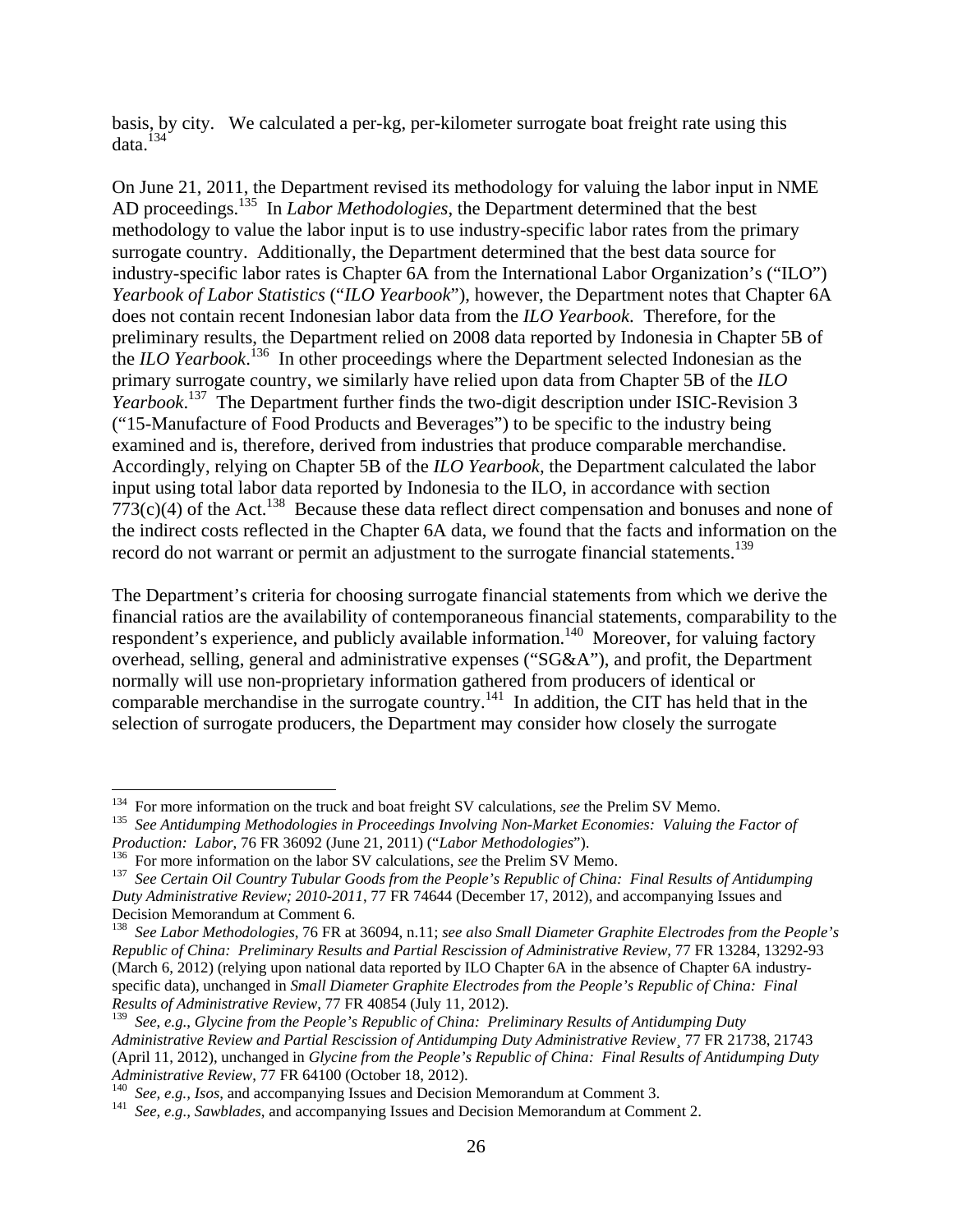producers approximate the NME producer's experience.<sup>143</sup> To value factory overhead, selling, general, and administrative expenses ("SG&A"), and profit, the Department used the 2012 financial statements from an Indonesian fish fillet processor, PT Dharma Samudera Fishing Industries ("DSFI"). 144

### *Currency Conversion*

Where necessary, the Department made currency conversions into U.S. dollars, in accordance with section  $773A(a)$  of the Act, based on the exchange rates in effect on the dates of the U.S. sales, as certified by the Federal Reserve Bank. These exchange rates are available on the Import Administration website at http://ia.ita.doc.gov/exchange/index.html.

#### **RECOMMENDATION**

We recommend applying the above methodology for these preliminary results.

/ Agree

Disagree

Paul Piquado

Assistant Secretary for Import Administration

SEPTEMBER 2013 (Date)

<sup>&</sup>lt;sup>143</sup> See Rhodia, Inc. v. United States, 240 F. Supp. 2d 1247, 1253-1254 (CIT 2002); see also Persulfates from the *People's Republic of China: Final Results of Antidumping Duty Administrative Review, 70 FR 6836 (February 9,* 2005), and accompanying Issues and Decision Memorandum at Comment I. 144 For more information on the surrogate financial ratios calculations, *see* the Prelim SV Memo.